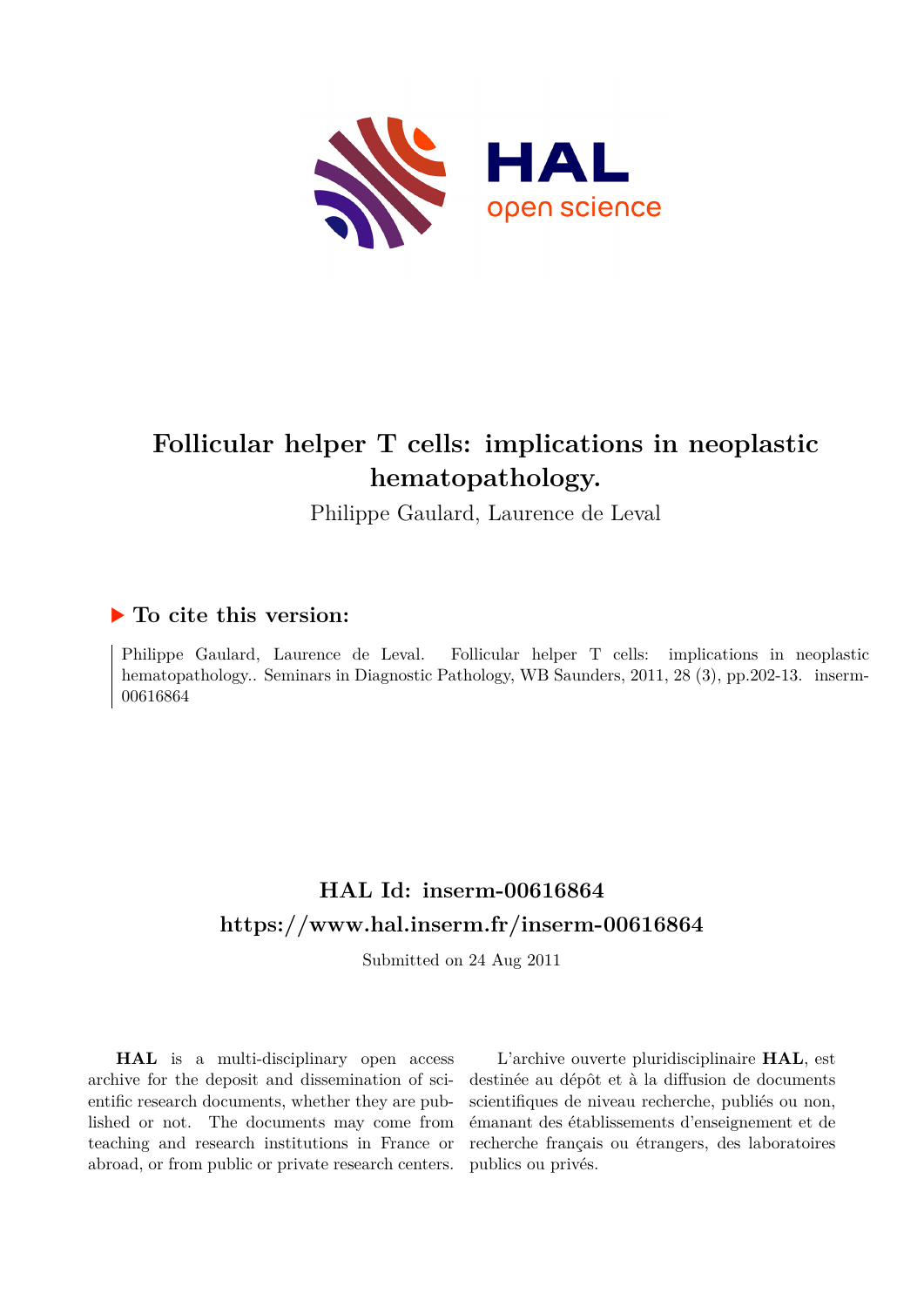## **FOLLICULAR HELPER T-CELLS : IMPLICATIONS IN**

## **NEOPLASTIC HAEMATOPATHOLOGY**

Philippe Gaulard, M.D. (1)

Laurence de Leval, M.D. Ph.D. (2)

(1) Département de Pathologie, AP-HP, Hôpital Henri Mondor, Créteil, France ; Universite Paris-Est, Faculté de Médecine, Créteil, France; INSERM U955, Créteil, France (2) Institute of Pathology, CHUV, University of Lausanne, Switzerland;

Supported in part by grants from the Fondation pour la Recherche Médicale (FRM)

Address correspondence: Philippe Gaulard Département de Pathologie Hôpital Henri Mondor 51 Avenue du Maréchal de Lattre de Tassigny 94010 - Créteil France Tel: + 33 1 498 12 743 ; Fax : + 33 1 498 12 743 Email: philippe.gaulard@hmn.aphp.fr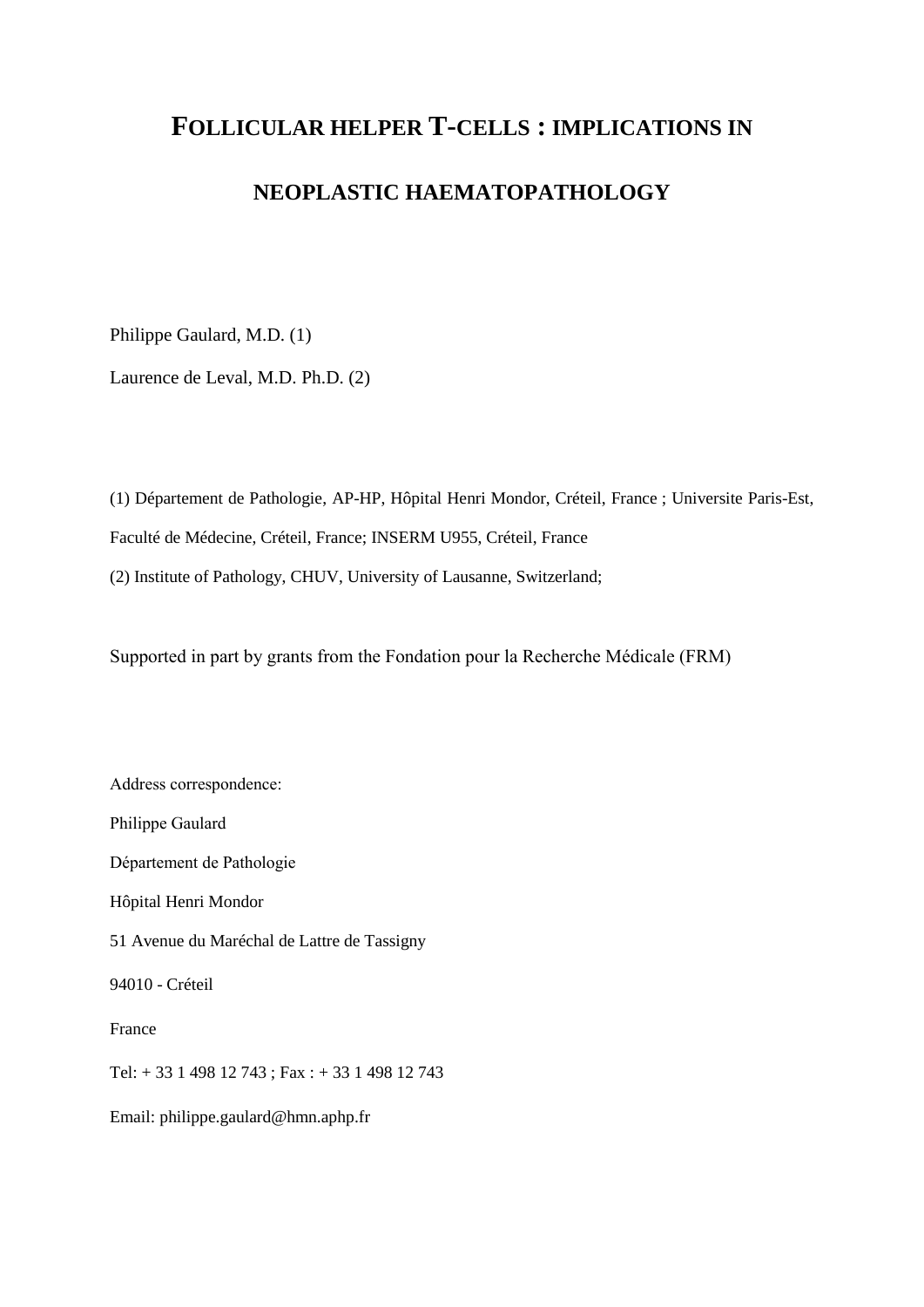## **I. ABSTRACT**

A distinct subset of T helper cells, named follicular T helper cells  $(T<sub>FH</sub>)$ , has been recently described. T<sub>FH</sub> cells are characterized by their homing capacities in the germinal centres of Bcell follicles where they interact with B cells, supporting B-cell survival and antibody responses.  $T<sub>FH</sub>$  cells can be identified by the expression of several markers including the chemokine CXCL13, the co-stimulatory molecules PD1 and ICOS, and the transcription factor BCL6. They appear to be relevant markers for the diagnosis of angioimmunoblastic Tcell lymphoma (AITL) and have helped to recognize subsets of peripheral T-cell lymphoma, NOS with nodal or cutaneous presentation expressing  $T<sub>FH</sub>$  antigens that might be related to AITL. In B-cell neoplasms,  $T<sub>FH</sub>$  cells are present within the microenvironment of nodular lymphocyte-predominant Hodgkin lymphoma and follicular lymphoma where they likely support the growth of neoplastic germinal centre-derived B cells. Interestingly, the amount of PD1+ cells in the neoplastic follicles might have a favourable impact on the outcome of FL patients.

Altogether, the availability of antibodies directed to  $T<sub>FH</sub>$  -associated molecules has important diagnostic and prognostic implications in haematopathology. In addition,  $T<sub>FH</sub>$  cells could represent interesting targets in T<sub>FH</sub>-derived lymphomas such as AITL, or in some B-cell neoplasms where they act as part of the tumour microenvironment.

**Key words:** follicular T helper cells (T<sub>FH</sub>), angioimmunoblastic T-cell lymphoma (AITL), T<sub>FH</sub>-derived lymphomas, nodular lymphocyte predominant Hodgkin lymphoma, follicular lymphoma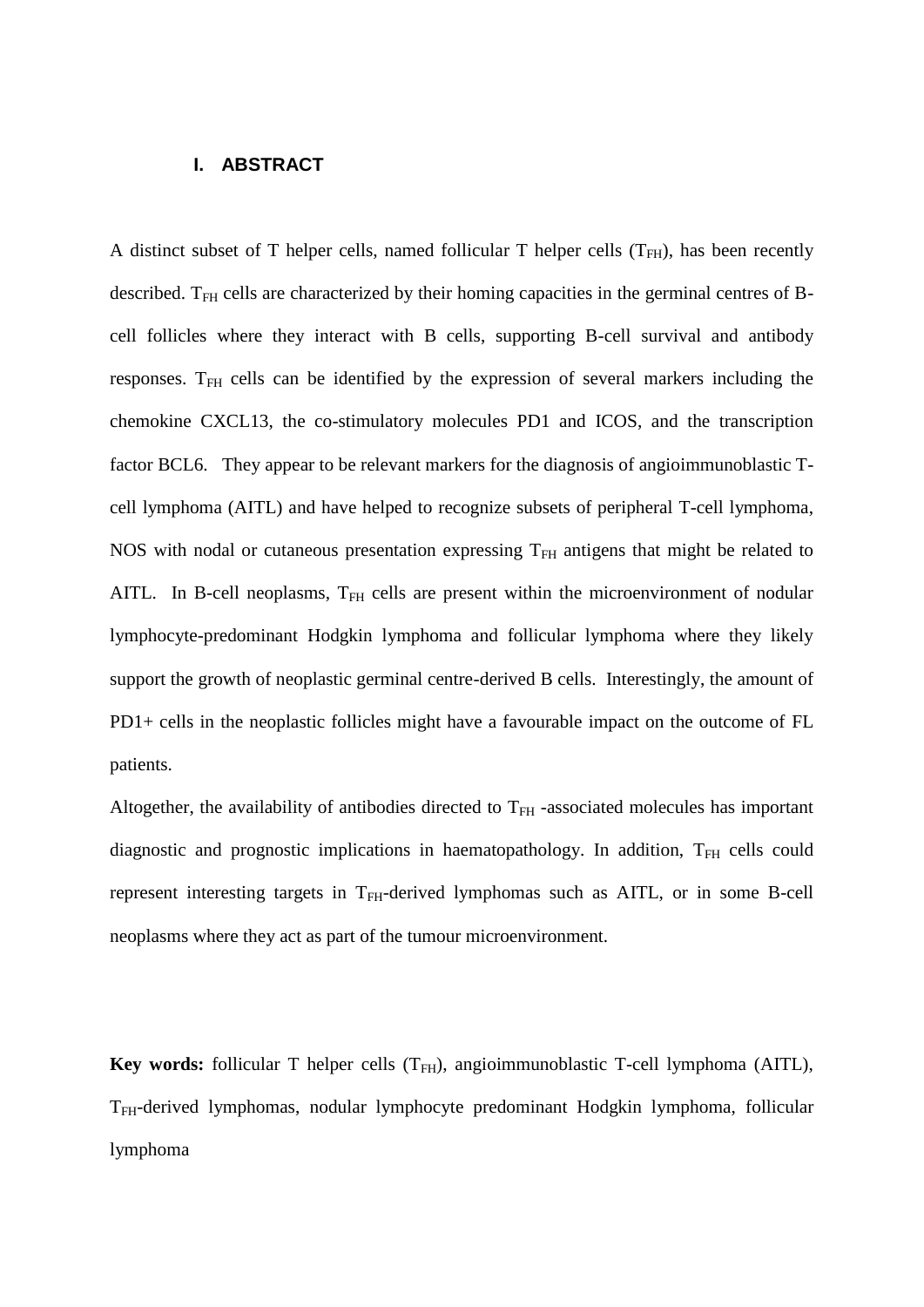### **II. INTRODUCTION**

During the last years, a separate subset of T helper cells, named follicular T helper cells  $(T<sub>FH</sub>)$ has been extensively described (for review, see [\[1-3\]](#page-18-0)).  $T<sub>FH</sub>$  cells are characterized by their homing capacities in the GC of B-cell follicles where they interact with B cells, supporting Bcell survival and antibody responses.  $T<sub>FH</sub>$  cells are characterized by a gene expression signature distinct from that of other T-cell subsets [\[4\]](#page-18-1), and they can be identified by an array of markers including the chemokine CXCL13, the co-stimulatory molecules ICOS, PD1, and the transcription factor BCL6 used by flow cytometry and/or immunohistochemistry on routinely fixed biopsies. These markers appear to be relevant for the diagnosis of angioimmunoblastic T-cell lymphoma (AITL) and have helped to recognize subsets of peripheral T-cell lymphoma, NOS with nodal or cutaneous presentation expressing  $T_{FH}$ antigens that might be related to AITL.[\[5,](#page-18-2) [6\]](#page-18-3) In B-cell neoplasms,  $T_{FH}$  cells are present within the microenvironment of nodular lymphocyte predominant Hodgkin lymphoma (NLPHL) and follicular lymphoma (FL) where they likely support the growth or survival of neoplastic germinal centre-derived B cells. Interestingly, presence of significant amounts of PD1+ cells in the neoplastic follicles might have a favourable impact on the outcome of FL patients. In this review, we will summarize the main characteristics of  $T<sub>FH</sub>$  cells with special attention to the markers useful for their identification, and describe the implications of  $T<sub>FH</sub>$  cells in neoplastic haematopathology, both in T-cell lymphomagenesis or as part of the tumour microenvironment in some B-cell neoplasms.

### **III. FOLLICULAR HELPER T-CELLS**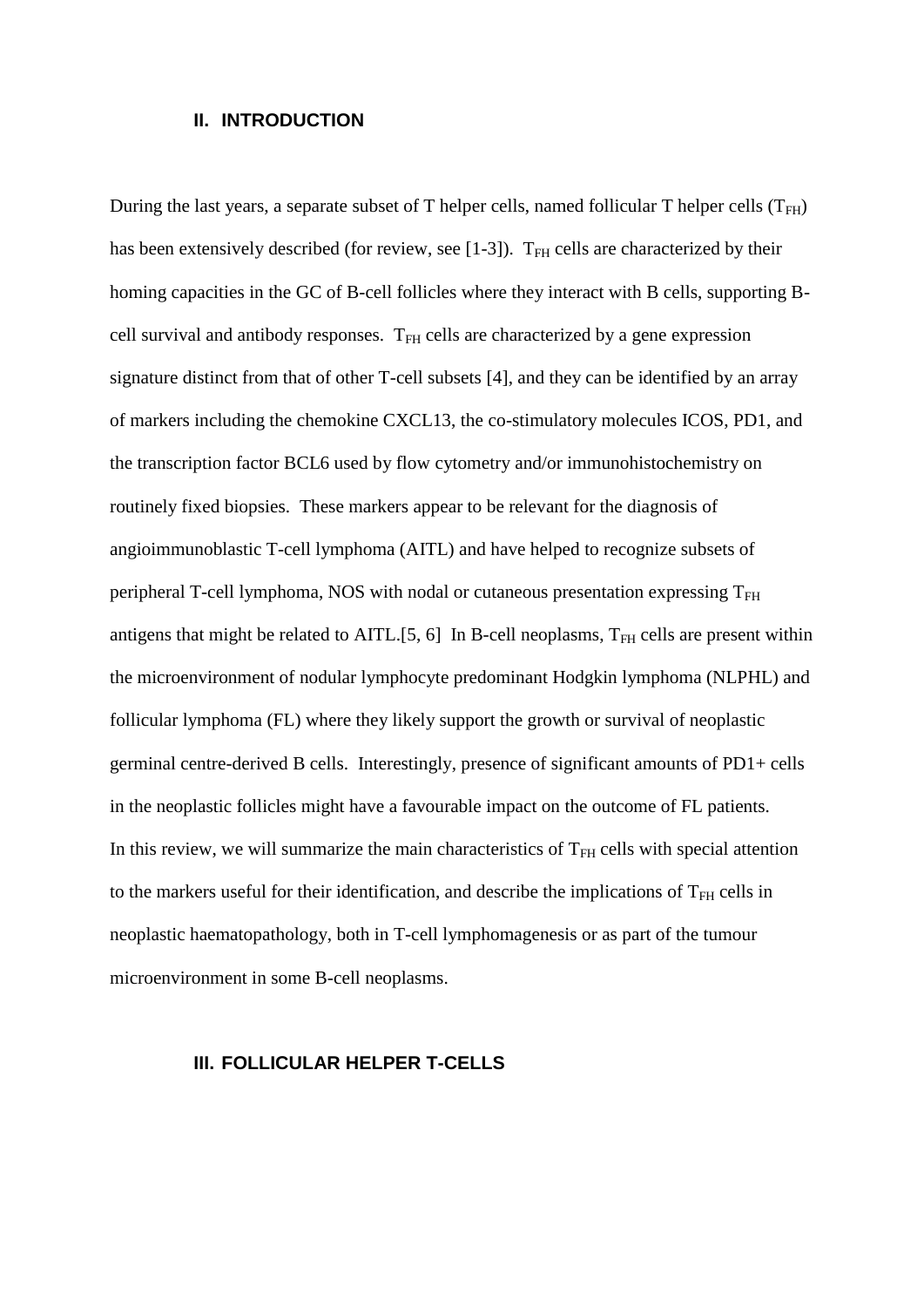During the last years, T follicular helper  $(T<sub>FH</sub>)$  cells have emerged as a separate minor functional subset of effector T helper (Th) cells, with a distinct gene signature and functions separable from the other known Th1, Th2, Th17 effector subsets.[\[1,](#page-18-0) [2\]](#page-18-4)  $T<sub>FH</sub>$  cells reside in reactive germinal centres and are specialized in providing help to B cells during the germinal cell (GC) reaction, thus allowing formation of long-lived antibody responses. The interactions between  $T<sub>FH</sub>$  cells and B cells in the GC are critical to promote B-cell differentiation and survival and to allow the maturation process (Ig class-switch recombination and somatic hypermutation) which will result in the development of highaffinity long-lived plasma cells and memory B cells (for review,  $[7]$ ).  $T<sub>FH</sub>$  cell functions are mediated through the production of cytokines - including IL-10 or IL-21 and at a lesser extend IL-4 - that promote B-cell survival and antibody production, and through the engagement of co-stimulatory molecules (such as ICOS, CD28, CD40L, PD1, etc.) and other receptors (SAP, CXCR5, etc.) which favour strong interactions with B cells and consequently B-cell responses.

IL-21, likely the most characteristic cytokine produced by  $T_{FH}$  cells, also promotes  $T_{FH}$ survival in an autocrine manner. Both the CXCL13 chemokine and its receptor CXCR5 are expressed by  $T<sub>FH</sub>$  cells. CXCR5, also present in germinal centre B cells, appears essential to  $T<sub>FH</sub>$  localization and function, as it enables the migration of  $T<sub>FH</sub>$  cells into CXCL13-rich areas in B-cell follicles. CXCL13 probably plays a major role as this chemokine, also produced by follicular dendritic cells, is critical for B-cell recruitment into germinal centres and for B-cell activation. Programmed death-1 (PD1) - a member of the CD28 costimulatory receptor family - is a negative regulator of T-cell activity that presumably regulates selection and survival of GC B cells - and inducible costimulator (ICOS) molecule - a CD28 homolog implicated in Tcell activation and differentiation - interact with countereceptors on B cells. The adaptator molecule SLAM-associated protein (SAP) is an important component of the  $T_{FH}$  signalling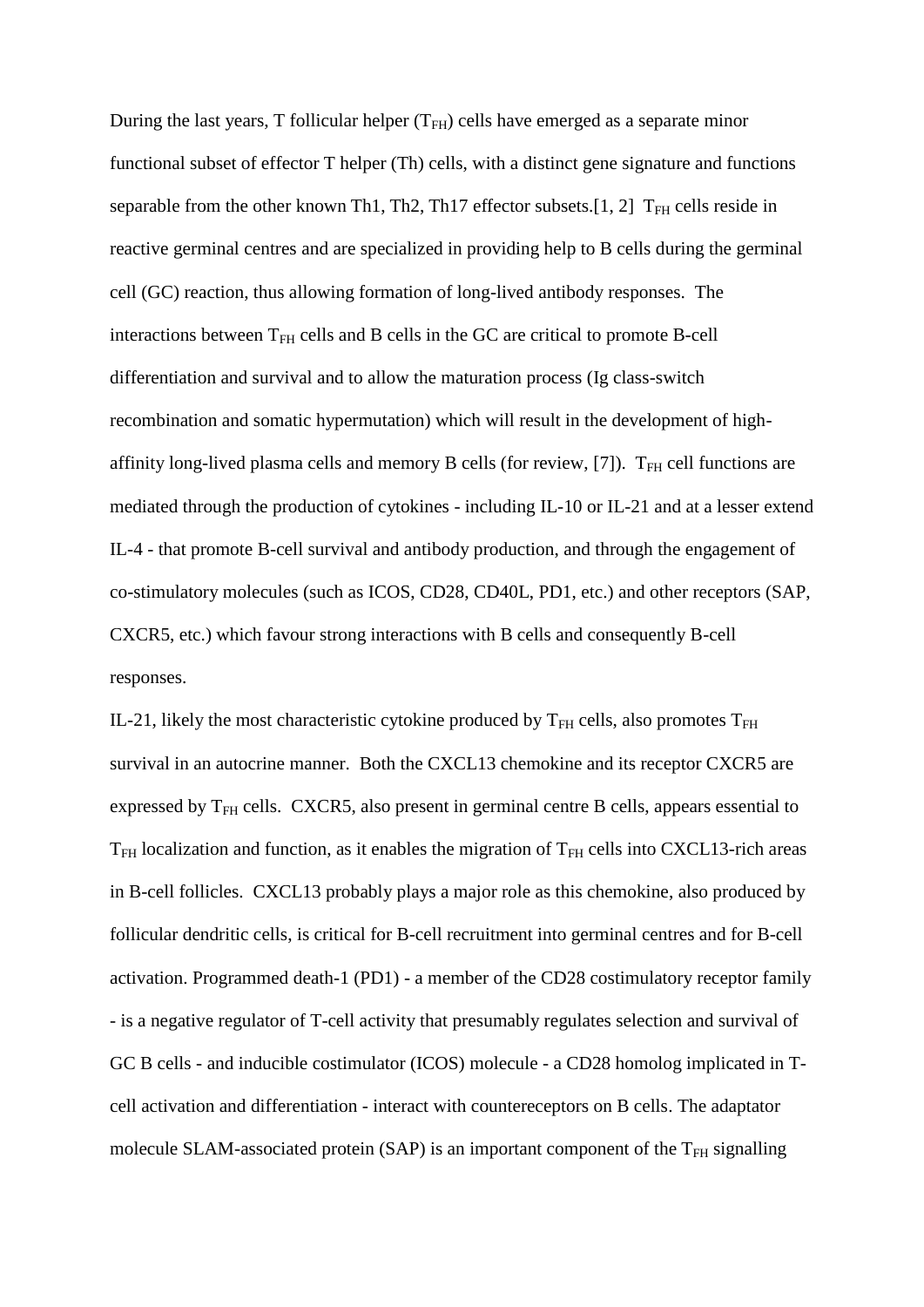pathway.[\[8\]](#page-19-0) It is now established that the transcriptional repressor BCL6 drives  $T_{FH}$ formation.[\[9\]](#page-19-1) BCL6 expression in  $T<sub>FH</sub>$  cells is able to upregulate CXCR5, ICOS, PD1, IL-21R, IL-6R (and to downregulate CCR7). These effects can be antagonized by BLIMP1 which represses BCL6 and is downregulated in  $T<sub>FH</sub>$  cells. To note, the effect of BCL6 on multiple  $T<sub>FH</sub>$  genes appears at least partly mediated by the downregulation of many miRNAs, many of which are predicted to target  $T<sub>FH</sub>$  genes (reviewed in: [\[10\]](#page-19-2))

*How to recognize*  $T_{FH}$  *cells in <i>routine practice?* – Several markers characteristically expressed by  $T<sub>FH</sub>$  cells can be used in diagnostic practice either by flow cytometry and/or by immunohistochemistry on routinely fixed tissue samples to identify reactive or neoplastic  $T_{FH}$ cells. These include the cell surface molecules CXCR5, CD154, PD1, ICOS, CD200, and cytoplasmic SAP (SLAM-associated protein). [\[11-17\]](#page-19-3) as well as the transcription factors BCL6 and MAF.[\[18-20\]](#page-20-0) CD57 is less specific and is expressed in only a small proportion of  $T<sub>FH</sub>$  cells.[\[21\]](#page-20-1) In fact, beyond their specific function to provide help to B cell, the precise phenotypic definition of  $T<sub>FH</sub>$  cells remains elusive since most of these  $T<sub>FH</sub>$  markers can individually be expressed by other T cell subsets. Indeed, levels of ICOS or PD1 are found in activated T cells, and  $T<sub>FH</sub>$  cells are best defined by high expression of CXCR5, ICOS, PD1, IL-21 and BCL6 (with low level of TBX21 (T-bet), GATA3, Roryt and FOXP3 that characterized Th1, Th2, Th17 and T reg, respectively). Consequently, a combination, and more importantly the amount, of " $T_{FH}$ " markers such as CXCR5, ICOS, PD1, is recommended to identify  $T<sub>FH</sub>$  cells by flow cytometry analysis.[\[10\]](#page-19-2) On tissue sections, where the possibity of multicolour analysis is limited, the use of several  $T_{FH}$  markers has been recommended [\[22\]](#page-20-2) and attention should be paid to the distribution and intensity of the immunostainings. Among  $T<sub>FH</sub>$  mediators, the chemokine CXCL13 appears quite specific. For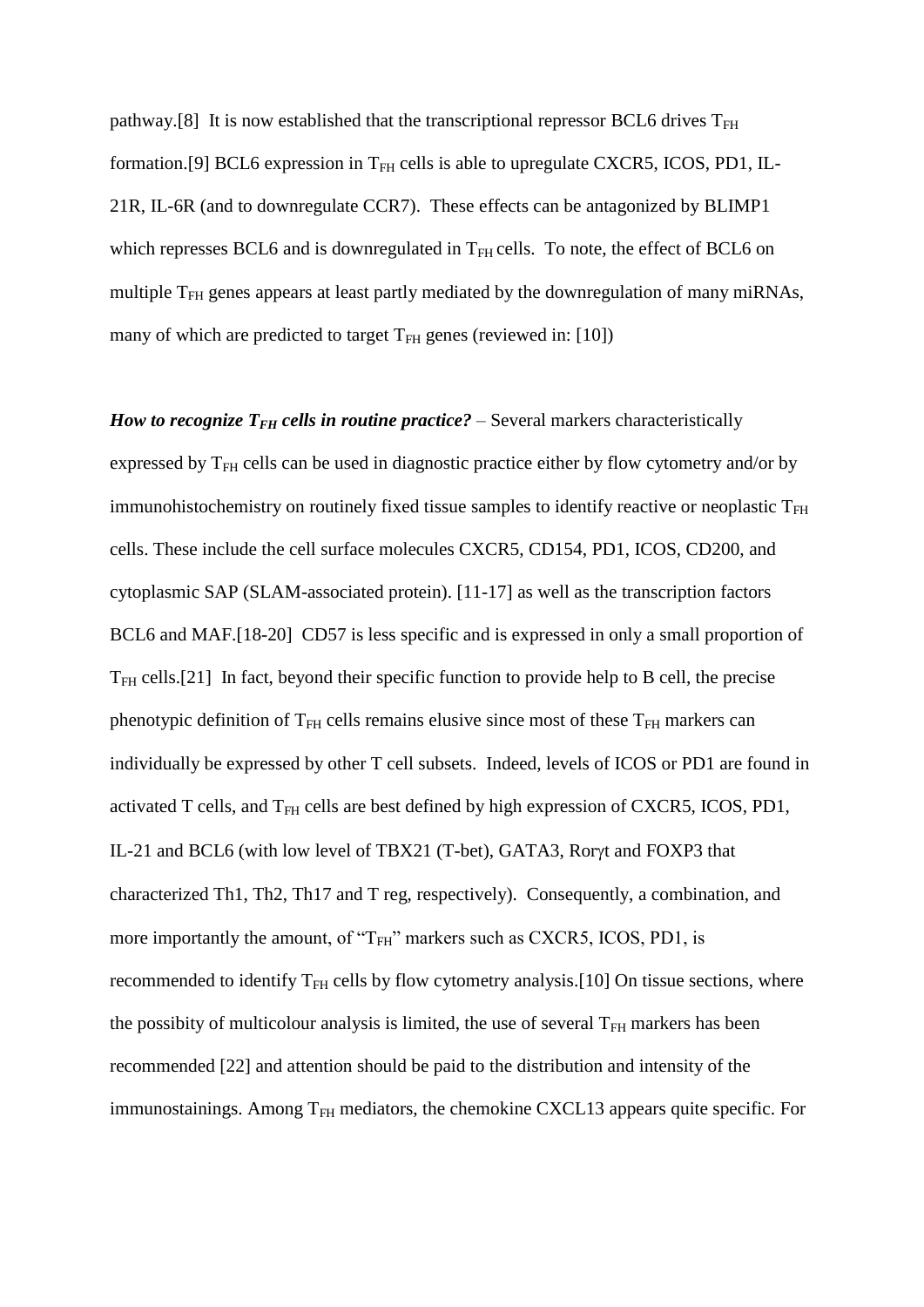diagnostic purposes, CXCL13, PD1, ICOS and BCL6 most likely represent the most useful and robust immunohistochemical  $T<sub>FH</sub>$  markers.

Interestingly, CD10, reported to be a sensitive marker for AITL by immunohistochemistry and/or flow cytometry [\[11,](#page-19-3) [19,](#page-20-3) [23-26\]](#page-20-4), has not been identified in the gene signature of normal  $T_{FH}$ cells.[\[4\]](#page-18-1) However, minor populations of CD3+/CD10+ have been detected in normal lymph nodes, or B-cell lymphomas.[\[27-29\]](#page-21-0) raising the question whether CD10 could be assigned to a subset of normal  $T<sub>FH</sub>$  cells.

As the development of  $T<sub>FH</sub>$  cells has begun to be better understood, several questions have arisen. There is evidence that  $T<sub>FH</sub>$  cells are heterogeneous comprising at least the GC-  $T<sub>FH</sub>$ cells subset described above and non-GC  $T<sub>FH</sub>$  including CD4+ T cells with a TFH phenotype that interact with B cells outside the germinal centres[\[10\]](#page-19-2), and even circulating memory  $T_{FH}$ cells[\[30\]](#page-21-1) that might explain some heterogeneity in the phenotypic profile of  $T<sub>FH</sub>$  cells. It appears also more likely that  $T<sub>FH</sub>$  cells result from a conversion of effector Th cells that acquired  $T<sub>FH</sub>$  cell functions while interacting with B cells rather than they constitute a distinct lineage.[\[2,](#page-18-4) [10\]](#page-19-2) Moreover, it is to note that not all follicular T cells are B-cell helper cells as some follicular T cells appear to have a suppressive function.[\[10,](#page-19-2) [31\]](#page-21-2) In pathologic situations, TFH cells seem to play an important role in autoimmunity. Their interest is also increased since  $T<sub>FH</sub>$  have been shown to give rise to a significant proportion of peripheral T-cell lymphomas and finally may play important roles in some B-cell lymphomas.

## **IV. PERIPHERAL T-CELL LYMPHOMAS WITH A TFH IMMUNOPHENOTYPE**

*Angioimmunoblastic T-cell lymphoma (AITL)*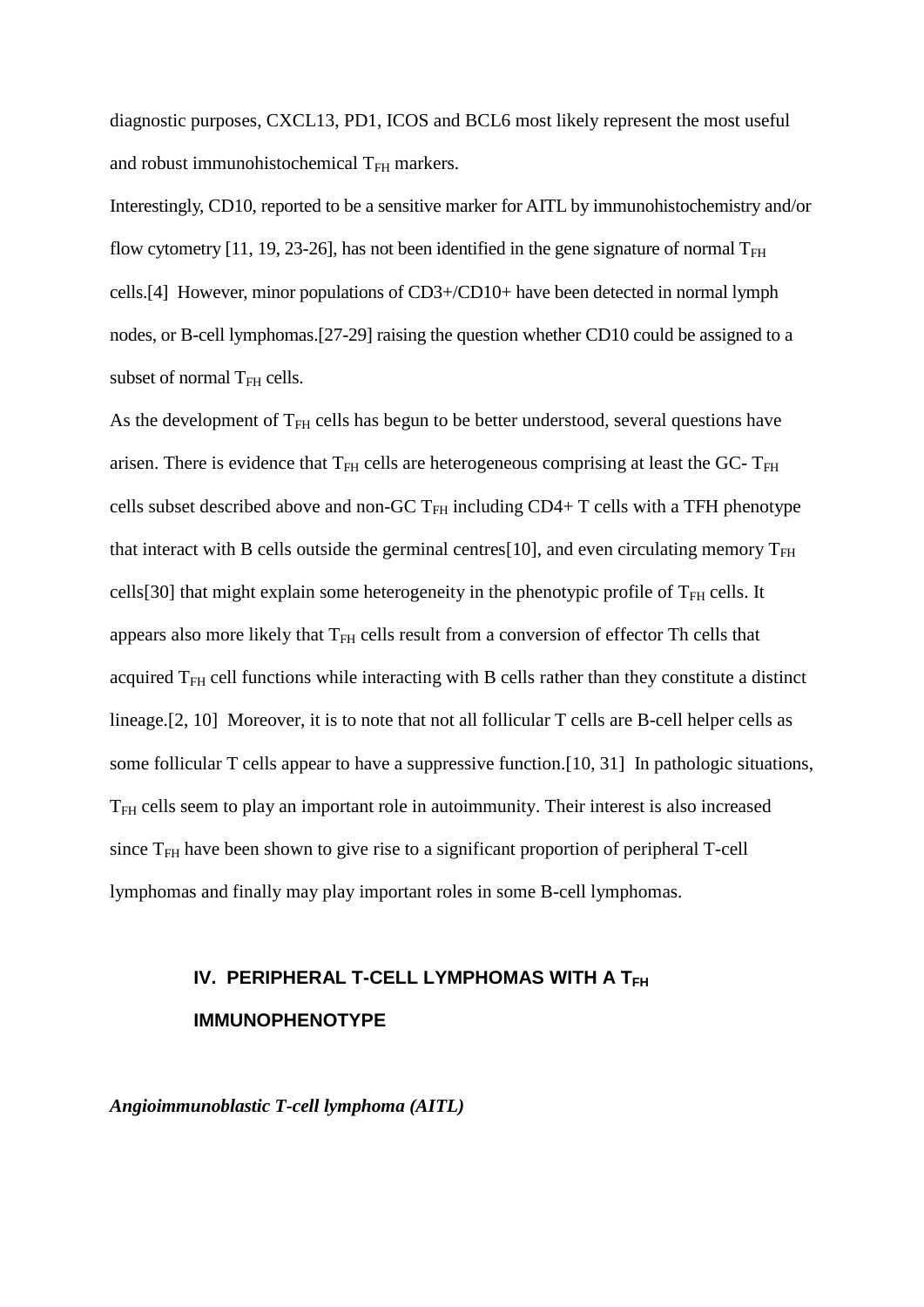AITL represents the prototype of  $T<sub>FH</sub>$ -derived lymphoma. Described in the seventies as a dysimmune non neoplastic condition, it has later been recognized as a subtype of peripheral T-cell lymphoma (PTCL), given the demonstration of cytogenetic alterations and clonal Tcell receptor (TCR) gene rearrangements in most instances and the identification of clearly malignant morphologic features in some cases (reviewed in de Leval et al.[\[32\]](#page-21-3)). Recently, gene expression studies have demonstrated a  $T<sub>FH</sub>$  signature in AITL [\[33-35\]](#page-21-4) and the expression of  $T<sub>FH</sub>$  markers in the neoplastic cells has been confirmed by immunostaining methods. AITL is reported as the second most common PTCL worldwide, but appears more prevalent in Europe (representing 29% of the cases) than in North America or Asia where its estimated prevalence is below 20% in a recent survey.[\[36,](#page-22-0) [37\]](#page-22-1) The disease which affects elderly adults[\[38\]](#page-22-2) is usually characterized by generalized peripheral lymphadenopathy, often with concomitant extranodal disease. It is typically manifested by systemic symptoms (fever, weight loss, skin rash, and arthralgias), and by laboratory testing polyclonal hypergammaglobulinemia and Coombs-positive hemolytic anemia are frequent. Occasional spontaneous remissions are reported. The median survival is  $\leq$ 3 years in most studies, but a subset of patients experience long-term survival.[\[38\]](#page-22-2)

In lymph nodes, AITL displays distinctive pathological features that may be categorized according to three overlapping architectural patterns, as decribed by Attygalle et al..[\[23\]](#page-20-4) In pattern I, seen least frequently, the lymph node has a partially preserved architecture with hyperplastic follicles with poorly developed mantle zones, and a polymorphous infiltrate into the paracortex comprising more or less inconspicuous neoplastic cells, which tend to distribute around the follicles .[\[39\]](#page-22-3). This pattern is the most difficult to diagnose. In pattern II (AITL with depleted follicles), depleted follicles which may have Castleman's-like features are present. In pattern III (AITL without follicles), by far the most frequent, there is a complete effacement of architecture by a diffuse proliferation accompanied with prominent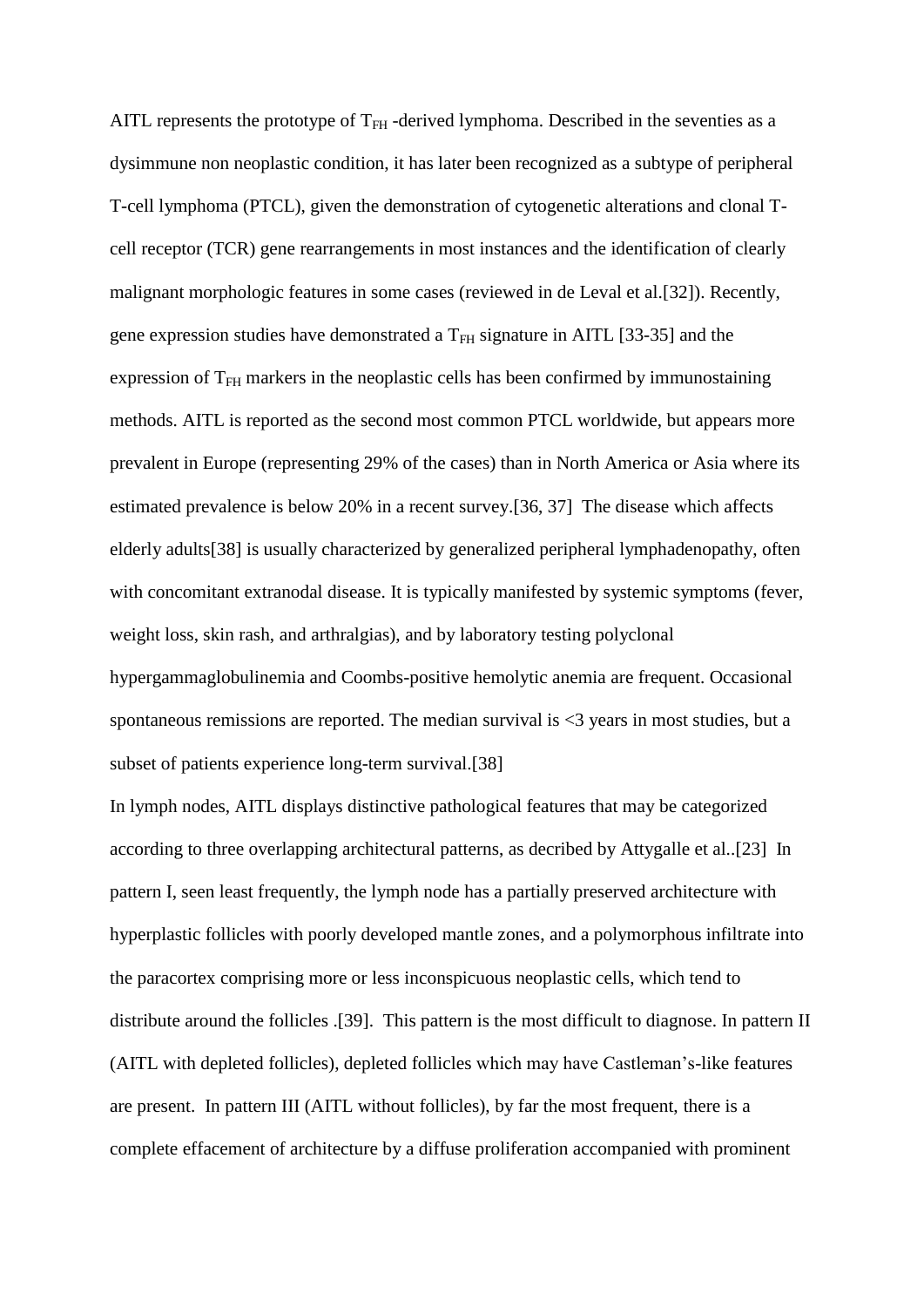irregular perivascular proliferation of FDCs.[\[23,](#page-20-4) [39\]](#page-22-3) These patterns are thought to reflect morphologic evolution of the disease rather than clinical progression [\[14,](#page-19-4) [23](#page-20-4) , [24,](#page-20-5) [39\]](#page-22-3) In a substantial proportion of the cases, mixed patterns are observed (**Figure 2A**). The hallmark features of AITL found in all patterns are: (1) a diffuse (or predominantly paracortical in patterns I and II) polymorphous infiltrate including variable proportions of atypical neoplastic T cells, admixed with small lymphocytes, histiocytes or epithelioid cells, immunoblasts, eosinophils and plasma cells, usually spreading out in the capsule and perinodal tissue sparing the peripheral cortical sinus, (2) a marked proliferation of arborizing high endothelial veinules and (3) a more or less marked proliferation of follicular dendritic cells (FDCs) (**Figure 2B-C**). The lymphoma cells are medium-sized with round or slightly irregular nuclei, clear cytoplasm and distinct cell membranes. Large B-cell blasts, sometimes resembling Hodgkin or Reed Sternberg cells - are almost constantly present, usually but not always infected by EBV, usually scattered throughout the tissues, sometimes numerous (B-cell-rich AITL) (**Figure 2D**). AITL cases with a high content of B-blasts (B-cell-rich) raise differential diagnosis problems with Tcell/histiocyte-rich diffuse large B-cell lymphoma, a diagnosis which can be excluded due to the background containing eosinophils and plasma cells, the FDC expansion and the presence of EBV. Classical Hodgkin lymphoma (cHL) of mixed cellularity type can also be misdiagnoses when the B blasts have Reed Sternberg-like cell features and show CD30 and sometimes CD15 expression. In the latter cases, special attention should be paid to the presence of FDC expansion, cellular atypia and expression of CD10 and  $T<sub>FH</sub>$  markers by the T-cell population and clonality analysis might be useful.[\[40\]](#page-22-4) In practice, the distinction from THRLBCL and cHL is essential, as the latter represent separate entities requiring distinct clinical management and therapies. The abundance of B cells, which does not seem to impact the clinical outcome [\[38,](#page-22-2) [41\]](#page-22-5), correlates with the detection of B-cell clonality or oligoclonality.[\[42,](#page-23-0) [43\]](#page-23-1) A subset of patients go

on to develop an EBV-associated B-cell lymphoproliferation, in most instances an EBV-positive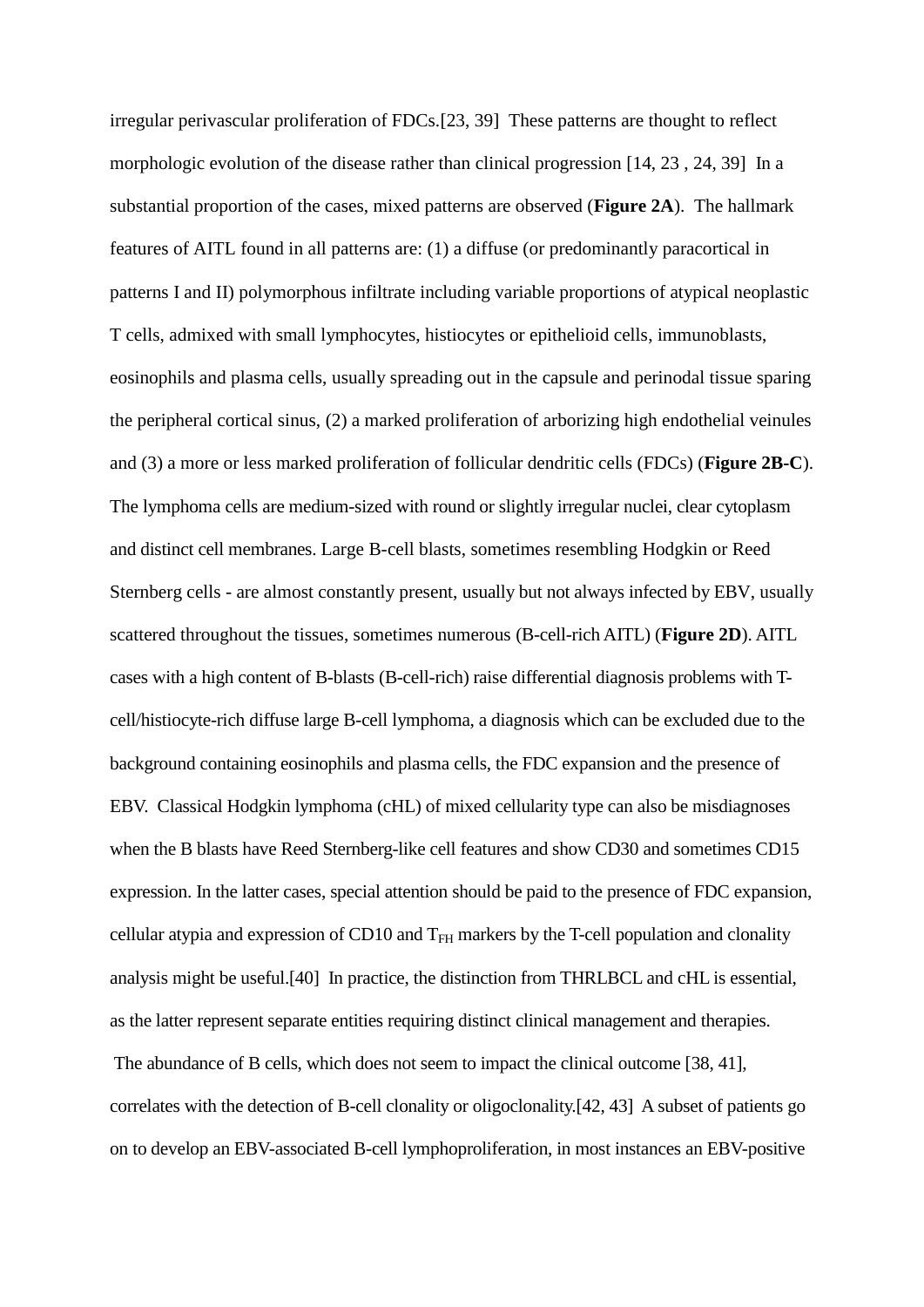diffuse large B-cell lymphoma, less commonly an EBV-negative B-cell or plasma cell neoplasms.[\[24](#page-20-5) , [44](#page-23-2) , [45\]](#page-23-3) AITL cases with a high content of epithelioid cells (epithelioid variant of AITL), raise differential diagnosis issues as they can suggest a granulomatous disease or be mistaken for other histiocyte-rich B- and T-cell lymphomas or Hodgkin lymphoma.[\[40\]](#page-22-4) The neoplastic cells of AITL consist of mature  $\alpha\beta$  CD4+CD8- T-cells.[\[26,](#page-21-5) [28,](#page-21-6) [46,](#page-23-4) [47\]](#page-23-5) Reduced or absent expression of pan-T-cell antigen(s) (most commonly sCD3, CD4, CD7) is frequently observed. Partial expression of CD30 by the neoplastic cells is not unusual.[\[26\]](#page-21-5) In the majority of cases, coexpression of CD10 is observed in a variable proportion of the neoplastic cells [\[23,](#page-20-4) [26,](#page-21-5) [38,](#page-22-2) [48\]](#page-23-6)

As indicated above, AITL has been recently characterized as the prototype of neoplasm derived from  $T<sub>FH</sub>$  cells; accordingly, AITL neoplastic cells can be recognized by the expression of several markers characteristic although not entirely specific of the  $T<sub>FH</sub>$  cells, including the cytoplasmic chemokine CXCL13, the cell membrane antigens PD1, ICOS, CD200, the adaptator molecule SLAM-associated protein (SAP) or BCL6 (**Figure 2E-H**).[\[11,](#page-19-3) [12,](#page-19-5) [13](#page-19-6) , [14-](#page-19-4) [19,](#page-19-4) [29,](#page-21-7) [49](#page-23-7) ]. In addition, CXCR5 is also an excellent  $T<sub>FH</sub>$  marker expressed by AITL cells.[\[12\]](#page-19-5) This cell surface marker is easily detected by flow cytometry, but may be difficult to demonstrate on fixed paraffin tissue sections. It is particularly useful for the detection of the frequent minimal peripheral blood involvement characterized by an aberrant cell surface immunophenotype (most commonly CD10+ and/or sCD3- or dim) and/or expression of  $T<sub>FH</sub>$  antigens.[\[50\]](#page-24-0) The identification of AITL in extranodal localizations, such as in bone marrow and skin biopsies, may be difficult because of the scarcity of neoplastic cells, especially in the absence of established diagnosis. Immunohistochemistry for CD10 and  $T<sub>FH</sub>$  markers is helpful to identify the neoplastic elements, and molecular genetic studies may demonstrate clonal TCR rearrangement.[\[25,](#page-21-8) [51\]](#page-24-1) In the bone marrow and skin infiltrates, CXCL13 may be more useful than CD10 which also stains the stroma and may be difficult to interpret. However,  $T_{FH}$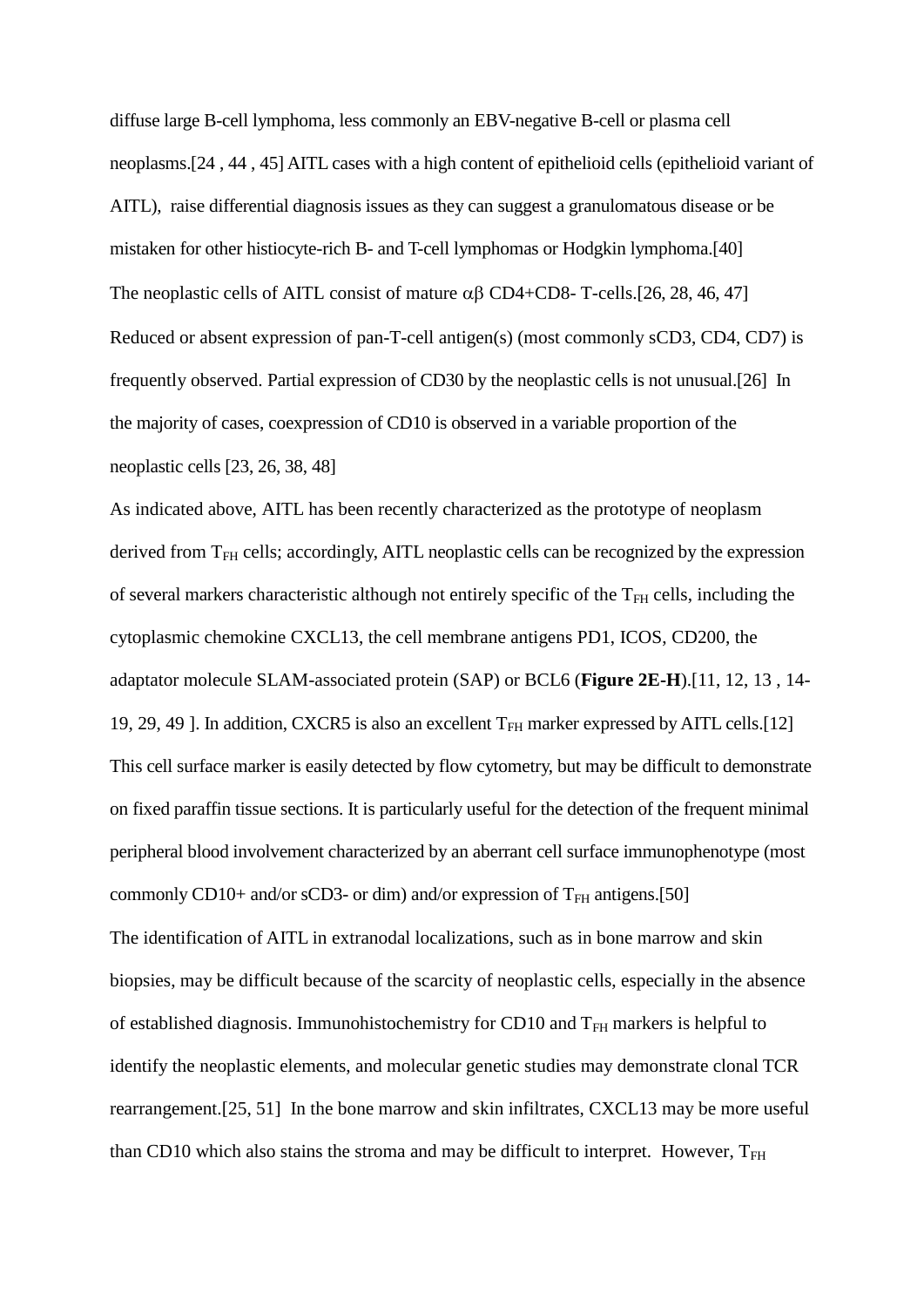markers are not entirely specific for AITL as a  $T<sub>FH</sub>$  immunophenotype has also been reported in primary cutaneous CD4+ small/medium-sized pleomorphic T-cell lymphoma (see below).[\[6\]](#page-18-3).

Moreover, the cellular derivation of AITL from  $T<sub>FH</sub>$  cells likely provides a rational model to explain several of the peculiar pathological and biological features inherent to this disease, i.e. the expansion of B cells, the intimate association with germinal centres in early disease stages and the striking proliferation of FDCs as well as some of the clinical features including hypergammaglobulinemia and auto-immune manifestations. CXCL13 is probably a key mediator. This chemokine critical in B-cell recruitment into germinal centres and for B-cell activation, likely promotes B-cell expansion, plasmacytic differentiation and hypergammaglobulinemia. In addition, normal  $T<sub>FH</sub>$  cells can suppress T-cell responses by inhibiting the proliferation and function of conventional CD4 T cells, specially through TGF- $\beta$ and IL-10 production[\[31\]](#page-21-2), and may therefore contribute to defective T-cell responses in AITL. Moreover, non-neoplastic cells typically represent a quantitatively major component of AITL and clinically, the manifestations of the disease mostly reflect a deregulated immune and/or inflammatory response rather than direct complications of tumour growth [\[38\]](#page-22-2) supporting the concept of a paraneoplastic immunological dysfunction. Although the precise pathways and the mediators involved are only partly deciphered, a complex network of interactions is likely to take place between the tumour cells and the various cellular components of the reactive microenvironment. Different factors released by  $T<sub>FH</sub>$  cells may be involved in B-cell recruitment, activation and differentiation (CXCL13), in the modulation of other T-cell subsets  $(II.21, II.10, TFG\beta)$ , or in promoting the vascular proliferation observed in the disease (VEGF, angiopoietin) [\[34,](#page-22-6) [52,](#page-24-2) [53\]](#page-24-3), and may also act as autocrine factors (for review see [\[32\]](#page-21-3)). CXCL13 may also attract mast cells which are a source of IL6 promoting Th17 differentiation.[\[54\]](#page-24-4)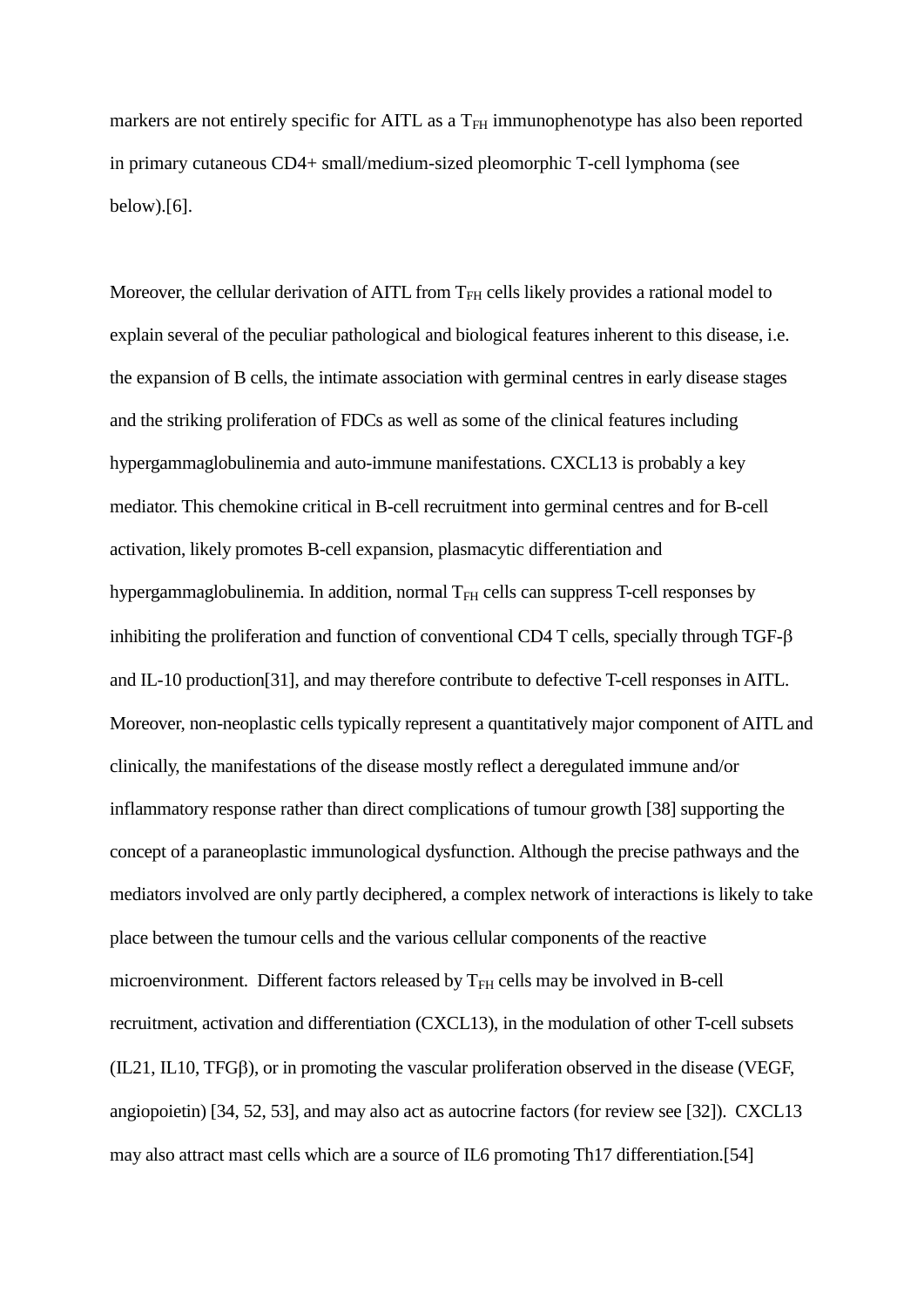Perturbations of T-cell subsets may also favor EBV reactivation with expansion of EBV-infected B-immunoblasts, and occasional occurrence of an EBV-associated B-cell lymphoproliferative disorder. M2 macrophages expansion and T reg depletion could contribute to the immunosuppressive microenvironment in AITL and to the neoplastic  $T<sub>FH</sub>$  expansion.[\[55,](#page-24-5) [56\]](#page-24-6) Interestingly, it has been recently suggested that the microenvironment has prognostic relevance in AITL and a molecular prognosticator related to the microenvironment signature has been constructed.[\[35\]](#page-22-7)

The molecular alterations underlying the neoplastic transformation of  $T<sub>FH</sub>$  cells remain unknown (reviewed in [\[57\]](#page-24-7)). By cytogenetic analysis clonal aberrations – most commonly trisomies of chromosomes 3, 5 and 21, gain of X, and loss of 6q - are detected in up to 90% of the cases (reviewed in [\[58\]](#page-24-8)). Chromosomal breakpoints affecting the T-cell receptor (TCR) gene loci appear to be extremely rare. [\[59\]](#page-25-0)

### *Follicular Peripheral T-cell lymphoma*

The follicular variant of PTCL/NOS named after a pattern of growth intimately related to follicular structures, has been recently described. It comprises cases with a truly follicular pattern, mimicking follicular lymphoma,[\[60\]](#page-25-1) T-cell lymphomas with a perifollicular growth pattern,[\[61\]](#page-25-2) or involving expanded mantle zones, therefore mimicking progressive transformation of germinal centres or nodular lymphocyte predominant Hodgkin lymphoma with cellular aggregates of small/medium sized T cells in a background of small IgD+ lymphocytes (**Figure 3A-B**). Neoplastic cells are CD4+ BCL6+ CD10 +/- CD57-, with expression of  $T<sub>FH</sub>$  molecules CXCL13, PD1 and ICOS (**Figure 3C-F**).[\[5,](#page-18-2) [62\]](#page-25-3) In view of the  $T<sub>FH</sub>$  phenotype, the interaction with B-cells and FDC, and overlapping clinicopathologic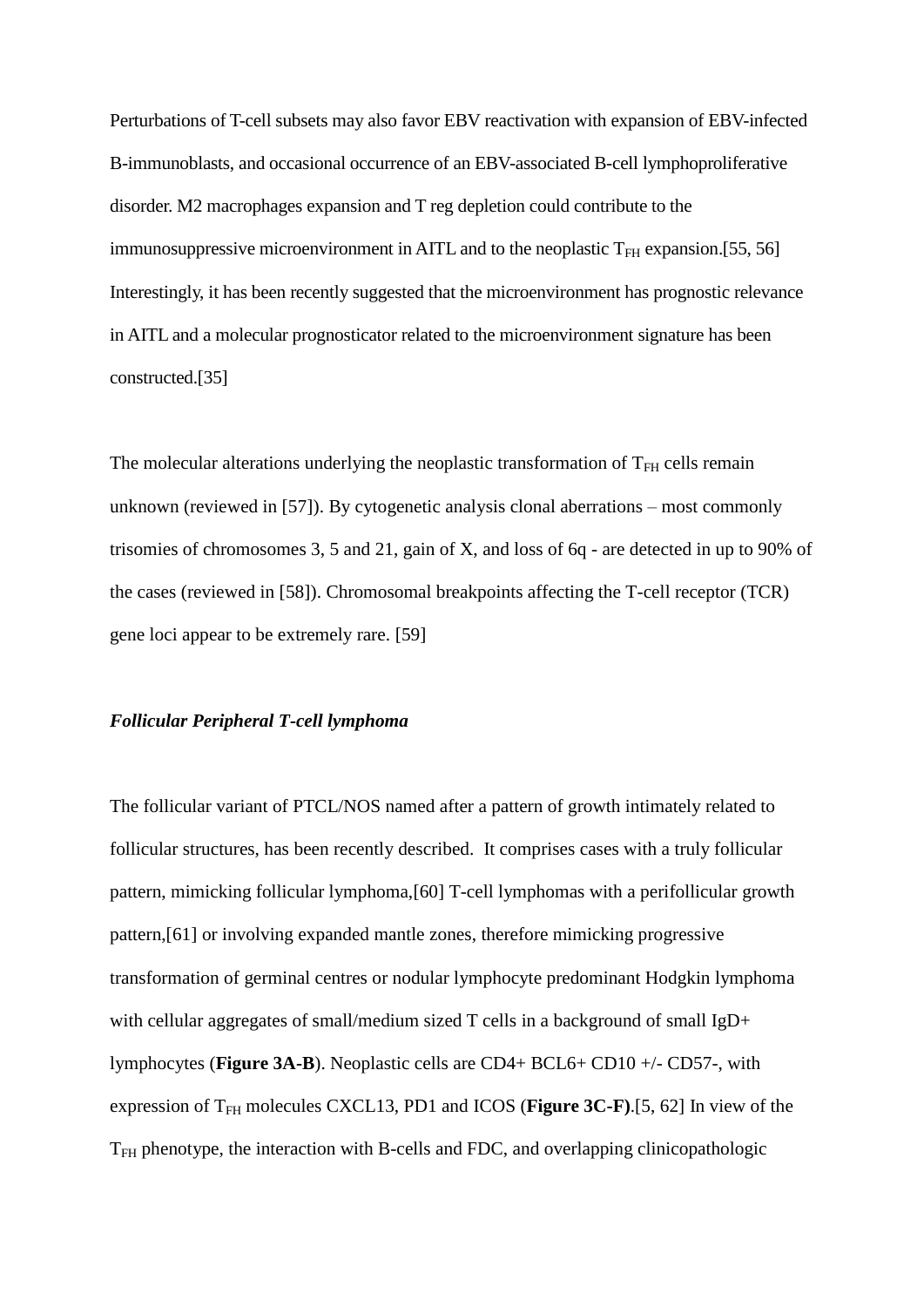features with AITL in some cases [\[5,](#page-18-2) [63\]](#page-25-4), the possible relationship to AITL is questionable. A recurrent chromosomal translocation t(5;9)(q33;q22) involving ITK and SYK tyrosine kinase, has been described in association with at least some follicular PTCLs,[\[64\]](#page-25-5) but is otherwise rarely found in non-follicular PTCLs, which may support the concept of a distinct subtype. Interestingly, the fusion tyrosine kinase ITK-SYK has transforming properties *in vitro*, and induces a T-cell lymphoproliferative disease in mice resembling human PTCL through a signal that mimicks activation of the T cell receptor.[\[65-67\]](#page-25-6) In addition, overexpression and activation of SYK appear to be a feature common to most PTCLs, and potentially represents a novel therapeutic target.[\[68,](#page-25-7) [69\]](#page-26-0)

## *Other Peripheral T-cell lymphoma, not otherwise specified (PTCL,NOS) expressing T<sub>FH</sub> markers*

By definition, PTCL/NOS represents a heterogeneous category of T-cell neoplasms. However, besides the follicular variant of PTCL/NOS, up to one third of cases classified as PTCL/NOS based on their pathological features, have been found to harbour imprints of traces of the  $T_{FH}$  signature and/or to express  $T_{FH}$ -associated markers (CXCL13, ICOS, PD1, CD200,..) .[\[14,](#page-19-4) [22,](#page-20-2) [29,](#page-21-7) [49](#page-23-7) ]. Importantly, careful review of the pathological and/or clinical features of these cases have emphasize that at least some of them exhibited other AITL-like features and likely represent AITL evolving into PTCL/NOS-like tumours with a high tumour cell content and partial lost of the characteristic microenvironmental background of fullblown AITL. Thus, a subset of PTCL/NOS cases appears related to or derived from AITL, and the spectrum of AITL may be broader than is currently thought.[\[33,](#page-21-4) [48,](#page-23-6) [57\]](#page-24-7) It remains to be defined which criteria should be used to define the borders of AITL entity. In that respect, whether clinical and/or laboratory symptoms should be taken into account in borderline cases requires further investigation.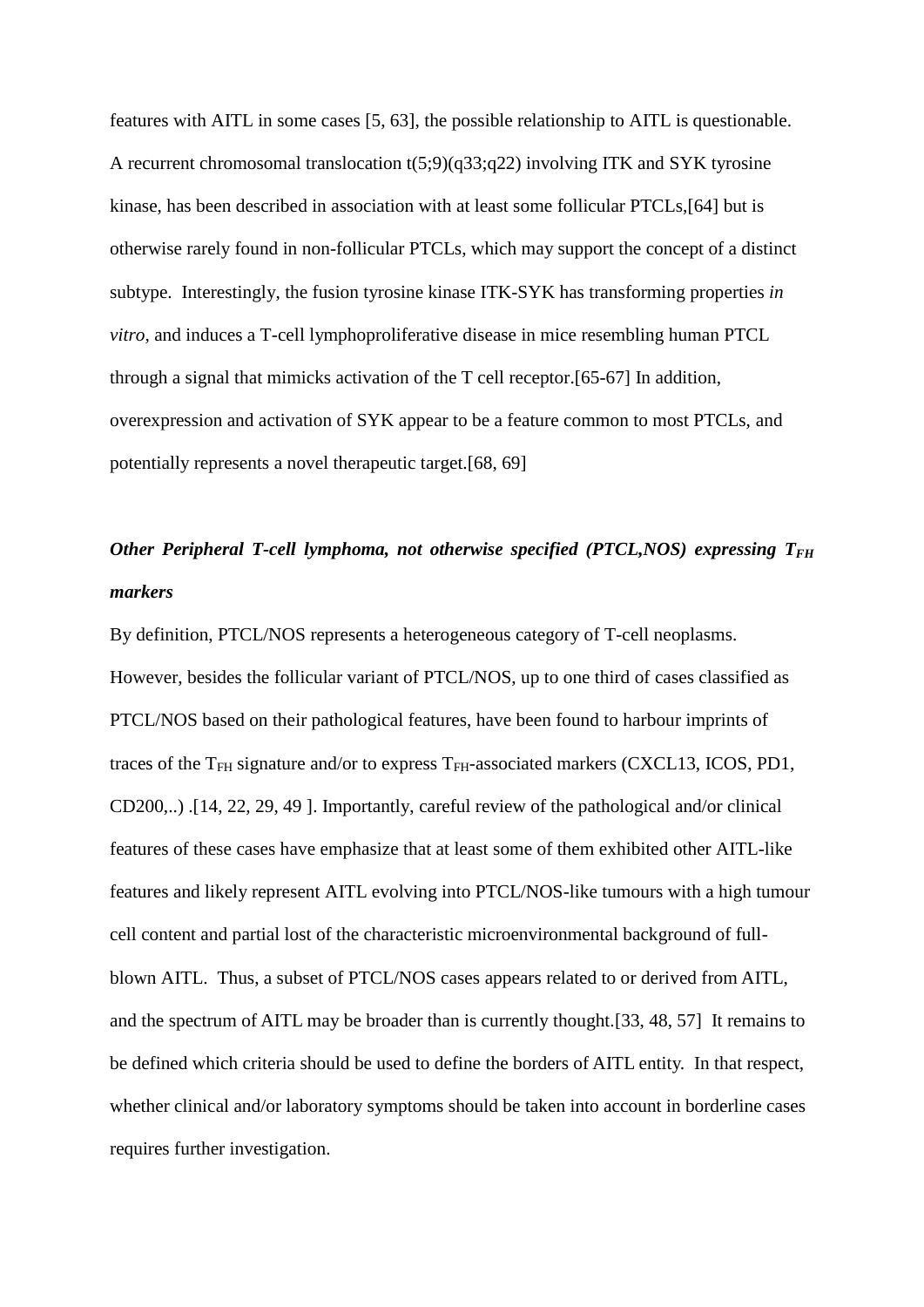## *Cutaneous PTCL expressing TFH markers*

Recent studies show that primary cutaneous CD4+ small/medium sized T-cell lymphoma, a provisional entity in the updated WHO classification[\[70\]](#page-26-1), may constitute another PTCL subtype with a  $T_{FH}$  phenotype, therefore suggesting its derivation from  $T_{FH}$  cells [\[6,](#page-18-3) [71\]](#page-26-2). The disease affects elderly adults and presents with cutaneous lesions without systemic manifestation. Histopathologic features include a dermic infiltrate by small/medium sized cells, with slight atypia and a CD4+ phenotype with expression of  $T<sub>FH</sub>$ -associated molecules CXCL13, PD1, BCL6 (**Figure 4**). The neoplastic cells have the tendency to be admixed with reactive B cells, some of which are large and/or EBV-infected suggesting B-cell stimulation by  $T<sub>FH</sub>$  cells.[\[71\]](#page-26-2) Interestingly, the disease has an indolent clinical course and no systemic manifestation suggestive of AITL yet has been reported in the course of the disease. Besides, the significance of the observation of cases of mycosis fungoides, which express follicular helper T-cell marker, PD1 is unknown [\[13\]](#page-19-6).

## **V. REACTIVE TFH CELLS IN B-CELL AND HODGKIN LYMPHOMAS**

In the past years, there has been increasing interest into the characterization of the presence and distribution of follicular T cells in a variety of B-cell and Hodgkin lymphomas, and several studies have highlighted the usefulness of  $T<sub>FH</sub>$  identification as an adjunct to lymphoma diagnosis. Moreover, there is increasing evidence that the functional implications of T**FH** cells interacting with neoplastic B cells are biologically relevant, and that T**FH**-related markers may constitute valid biomarkers of prognosis or response to therapy in certain lymphoma entities. Incidentally, it has been reposted that PD1 is also expressed in the neoplastc B cells of small lymphocytic lymphoma/chronic lymphocytic leukemia, where the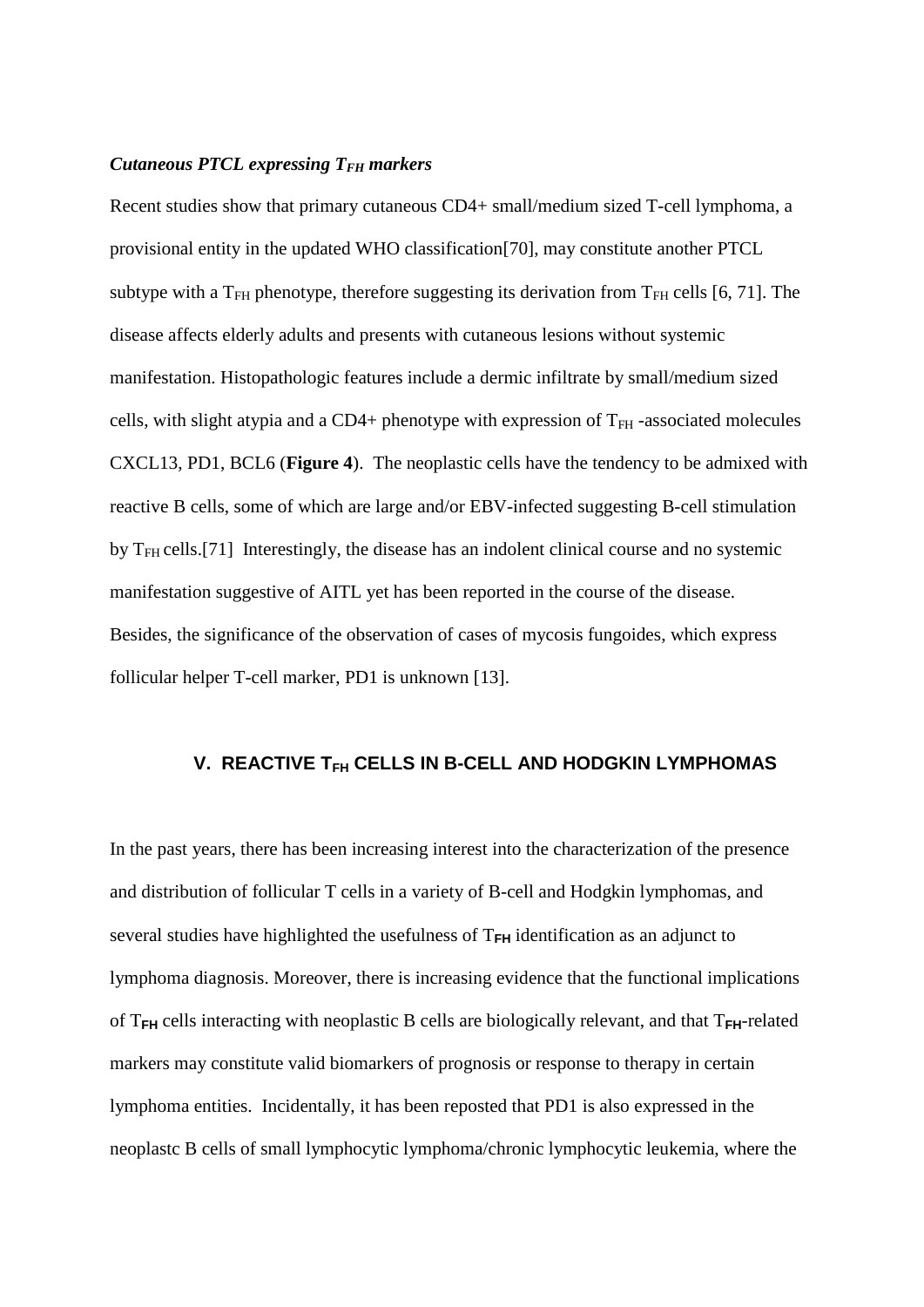expression can be increased by CD40 ligation, while it is not detected in the neoplastic cells of other small B-cell lymphomas.[\[17,](#page-20-6) [72\]](#page-26-3) While the biological significance of this findings remains to be clarified, the diagnostic implications are obviously limited.

## *Diagnosis and differential diagnosis of Nodular lymphocyte predominant Hodgkin lymphoma (NLPHL)*

In nodular lymphocyte predominant Hodgkin lymphoma (NLPHL), a disease entity dictinct from classical Hodgkin lymphoma (cHL), the neoplastic cells (referred to as LP cells) are B cells of germinal centre origin and are typically distributed in large nodular structures comprising numerous small IgD-positive B cells, scattered histiocytes, in association with a meshwork of follicular dendritic cells (FDCs).[\[70\]](#page-26-1) The nodularity and the presence of rosettes of T cells surrounding the CD20+ (usually CD30- EMA+/-) LP cells have been proposed as a defining feature of NLPHL and considered a useful finding for its recognition.[\[73\]](#page-26-4) The rosetting T cells in NLPHL have an immunophenotype of  $T<sub>FH</sub>$  cells in that they are positive for CD57, BCL6 and PD1 (**Figure 5A**).[\[74,](#page-26-5) [75\]](#page-26-6) Nam-Cha et al. examined the usefulness of several  $T<sub>FH</sub>$  markers for the identification of T-cell rosettes in a large series of NLPHL and concluded to the superior diagnostic value of PD1 in comparison to CD57, BCL6 and CXCL13. PD1-positive and CD57-positive rosettes were demonstrated in 98% and 76% of the cases, respectively. Notably in their hands, no rosettes were observed with BCL6, and CXCL13 had a very low sensitivity (CXCL13-positive rosettes were seenin 7/58 cases).[\[75\]](#page-26-6) Similar findings were reported by Churchill et al. who compared the sensitivity of PD1 and CD57 stainings for highlighting circles of T cells around neoplastic LP cells in NLPHL with classic nodular and/or serpiginous nodular architecture.[\[76\]](#page-26-7)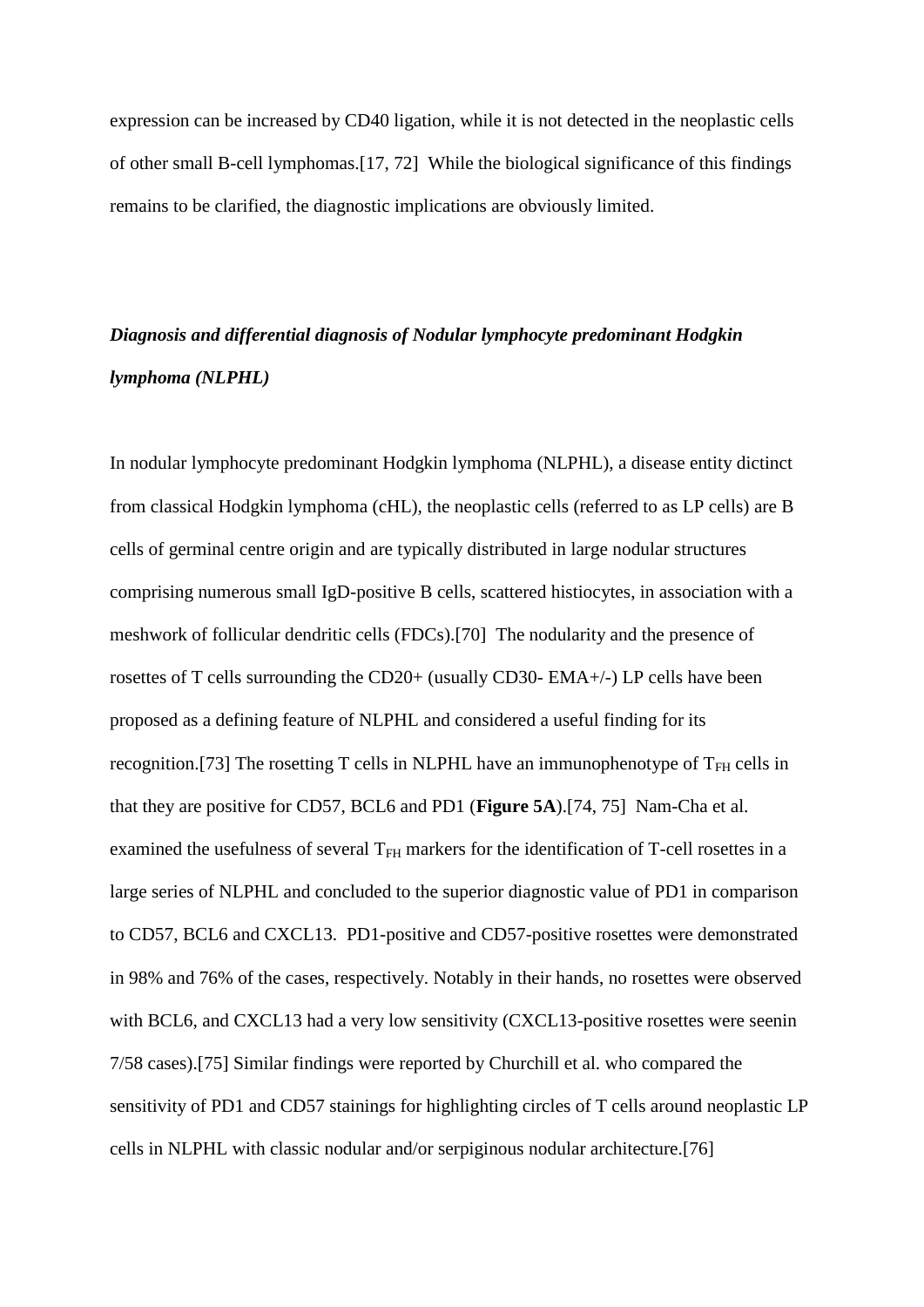Besides the most frequently encountered purely nodular pattern, NLPHL also encompasses less frequent architectural patterns including cases with a mixed nodular and diffuse pattern, cases with a purely diffuse pattern, and cases of NLPHL with Tcell/histiocyte-rich B-cell-like areas.[\[70\]](#page-26-1) The correct identification of these morphologic variants and their distinction from T-cell/histiocyte-rich large B-cell lymphoma can pose diagnostic problems. The distinction is, however, of prime clinical importance, since NLPHL and THRLBCL represent distinct clinico-pathologic entities that require different management. In that respect, it has been suggested that the expression of PD1 might be useful in delineating the presence of PD1-positive rosetting around the LP blasts in cases of NLPHL with a diffuse pattern (**Figure 5B**) and in those depleted in small B-cells, while conversely a lack of PD1 rosettes was reported in THRLBCL.[\[75,](#page-26-6) [77\]](#page-26-8) The results published by Churchill et al, however, while confirming the utility of PD1 for the identification of T-cell circles around LP cells in nodular and extrafollicular areas, question the utility of  $T<sub>FH</sub>$  markers as adjuncts to the diagnosis of diffuse NLPHL and to the differential diagnosis with THRLBCL, as they observed a gradual loss of  $T<sub>FH</sub>$  cell rosetting around LP cells upon progression to diffuse patterns, and conversely a subset of *de novo* THRLBCL appear to contain  $T_{FH}$  rosettes.[\[76\]](#page-26-7)

Although the presence of PD1-positive rosettes around neoplastic cells is typical for NLPHL, it is not exclusive to NLPHL, as it may also be encountered, although less frequently, in cases of cHL, especially the lymphocyte-rich subtype, where a follicular T-cell lymphoma background is present in roughly half of the cases.[\[72,](#page-26-3) [75,](#page-26-6) [78\]](#page-27-0)

### *Biologic relevance of PD1-positive T cells in B-cell and Hodgkin lymphomas*

The cellular composition of the tumour microenvironment can significantly influence the outcome of different lymphoma entities. In follicular lymphoma (FL), the neoplastic cells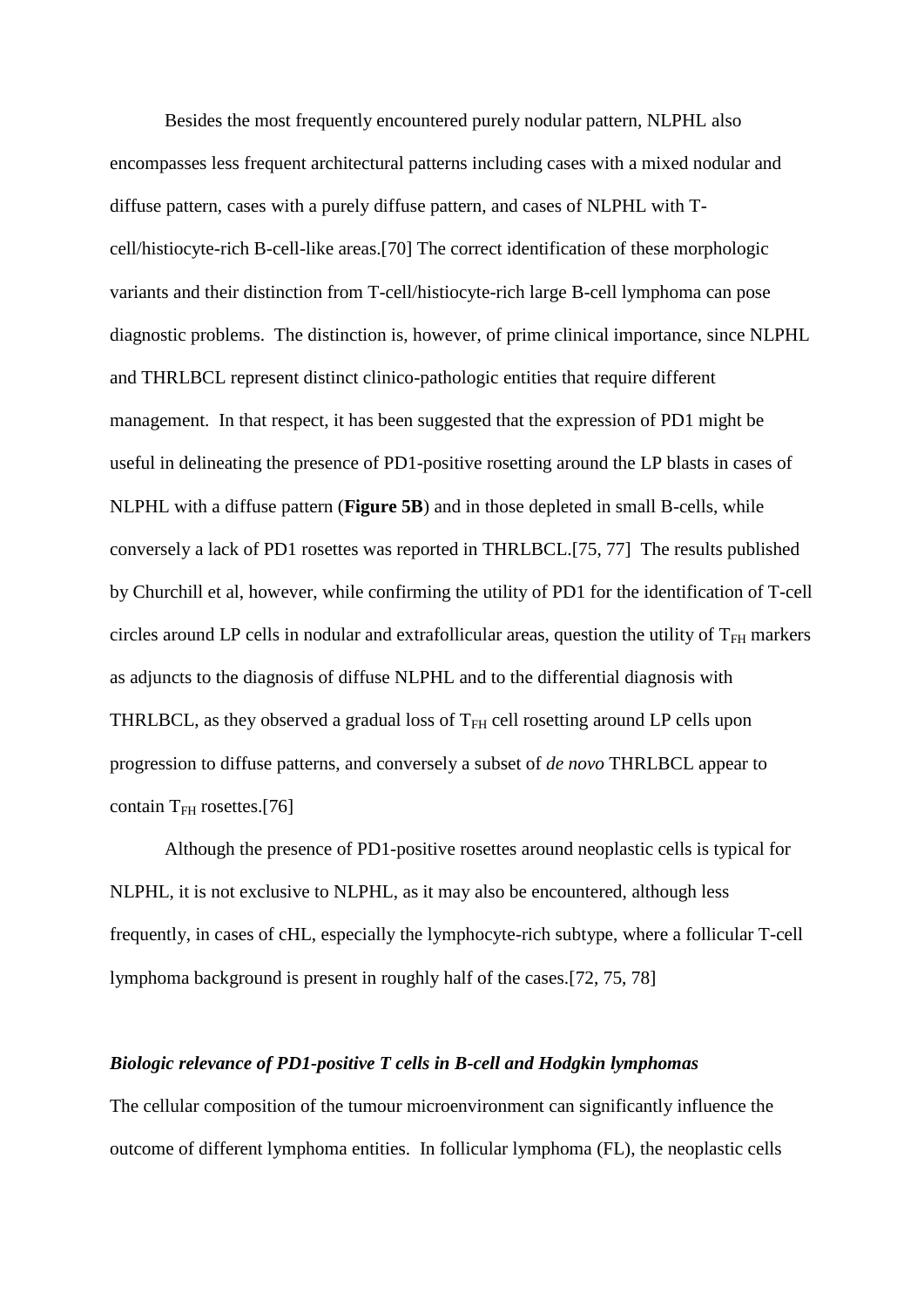reside in follicular structures in association with follicular dendritic cells and follicular helper T cells. A gene expression profiling study published in 2004 identified two distinct immune response signatures relevant to the prognosis.[\[79\]](#page-27-1) The immune response type one signature including genes overexpressed in T cells and monocytes, was associated with a favourable prognosis, while the immune response type two including genes expressed in dendritic cells and macrophages, was associated with a less favourable outcome. Subsequently, functional T-cell subsets have been examined for their distribution, abundance and association with prognosis. PD1-positive cells are present mainly in the follicular areas of FL, and are scarse or absent in the interfollicular/diffuse areas ; moreover, their abundance correlates with the histologic grade, as grade III lesions tend to contain less PD1-positive cells than usual grade I-II lymphomas [\[80,](#page-27-2) [81\]](#page-27-3). In particular, it has been found in at least two independent cohorts that higher numbers of PD1-positive lymphocytes are associated with improved overall survival in FL patients.[\[80,](#page-27-2) [82\]](#page-27-4) Since the prognostic value of high numbers of PD1-positive cells appears to be independent of the classical prognostic index used to stratify FL patients, the abundance of PD1 might be incorporated in the future as a prognostic biomarker of FL. In addition to these observations, functional studies have confirmed the enrichment in  $T<sub>FH</sub>$  cells in the FL microenvironment that display a specific activation profile characterized by the expression of IL-4, that could sustain FL pathogenesis.[\[83\]](#page-27-5)

In classical HL, increased numbers of PD1 positive lymphocytes were found of negative prognostic significance for overall survival, as opposed to the number of FOXP3-positive regulatory T cells [\[72\]](#page-26-3).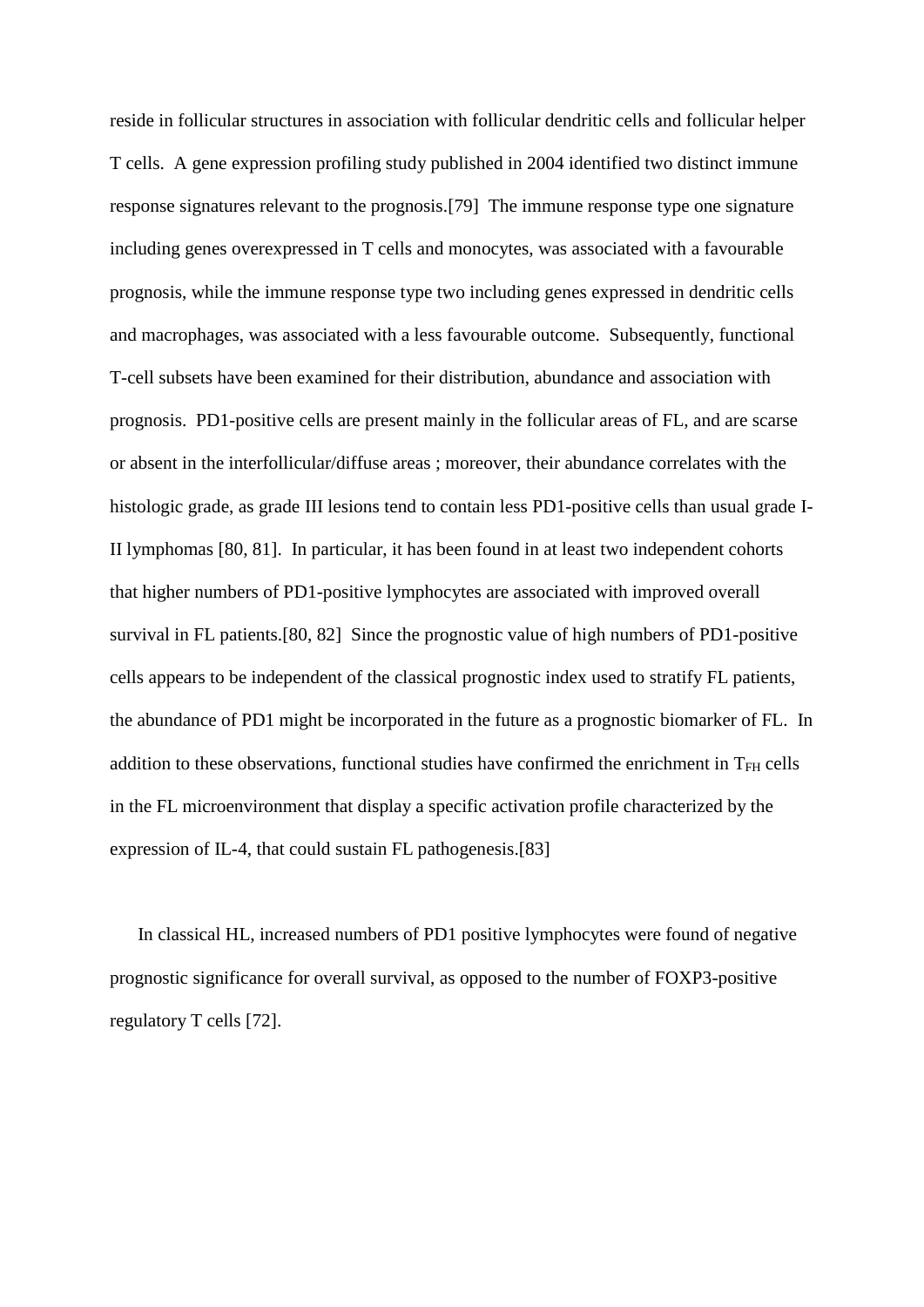### **VI. - CONCLUSION**

The recent recognition of the functional subset of  $T<sub>FH</sub>$  cells specialized in providing B-cell help has provided new diagnostic tools that can be used in routine practice to diagnose AITL and some newly recognized subsets of  $T<sub>FH</sub>$  -associated PTCL. In view of their critical functional properties,  $T_{FH}$  – specific biomarkers could be explored as new potential therapeutic targets not only in  $T<sub>FH</sub>$ -derived lymphomas, but also in some germinal-centre derived B-cell lymphomas where reactive TFH cells may play an important role in modulating the growth and survival of the neoplastic cells.

### **VII. FIGURE LEGENDS**

#### **Figure 1 : Follicular helper T cells**

Follicular helper T cells and derived lymphomas. Follicular helper T cells normally present in the light zone of reactive germinal center (upper left panel, immunostaining with anti-CD57) have been demonstrated as the cell of origin of several lymphoma entities (upper right panel, for details see text). The main distinctive immunophenotypic features of TFH cells are summarized in the lower panel table.

Abbreviations: CXCR5: Chemochine (C-X-C motif) receptor 5

CXCL13: Chemokine (C-X-C motif) ligand 13 (B-cell chemoattractant)

ICOS: Inducible T-cell Co-Stimulator (ICOS) protein

SAP: SLAM-associated protein (SH2D1A)

### **Figure 2: Angioimmunoblastic T-cell lymphoma**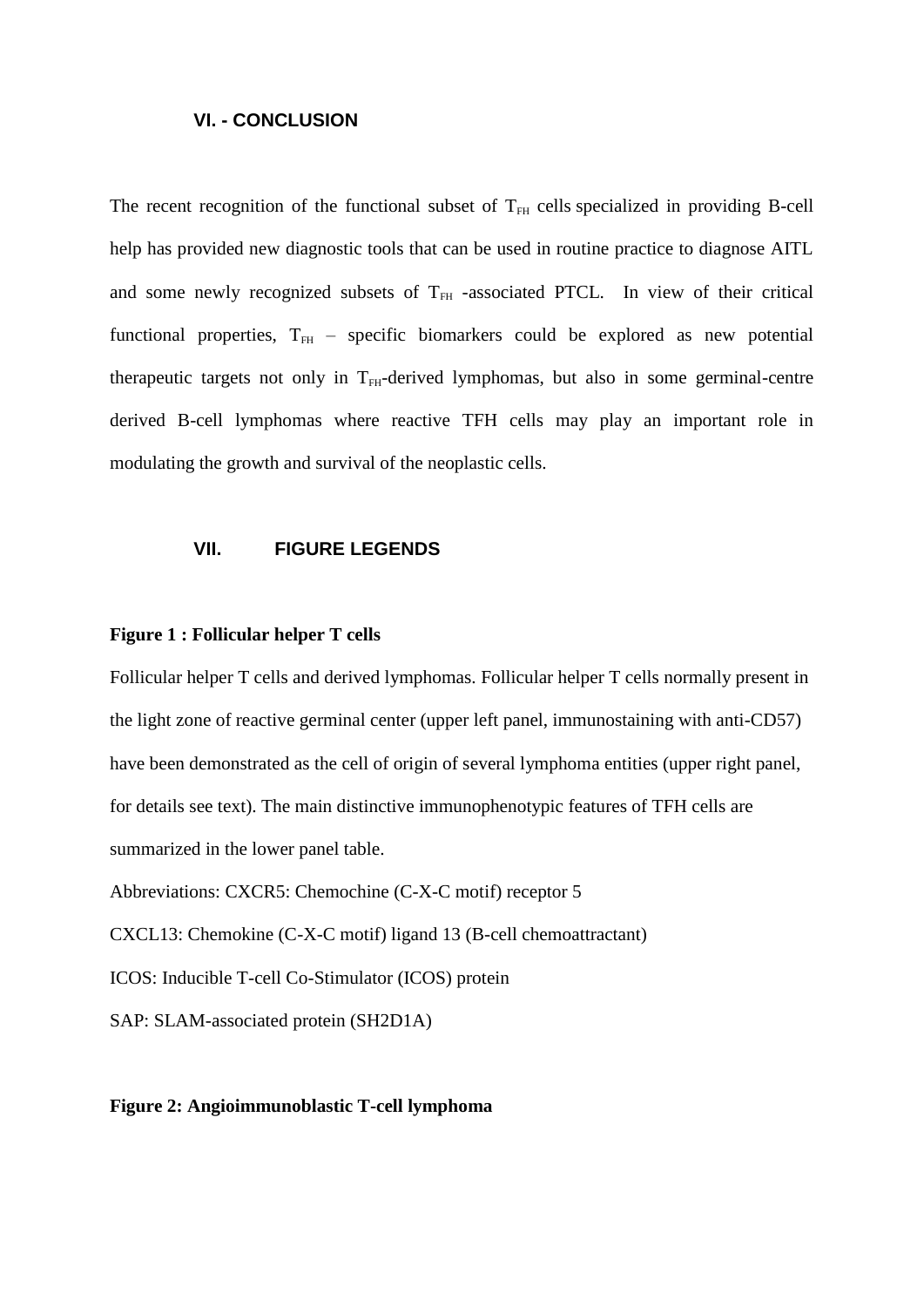(A) Low power magnification of a case characterized by a mixed pattern, comprising large reactive follicles with an attenuated mantle zone, and a diffuse proliferation in association with increased vascularisation ; (B) High power view showing prominent vascularisation, and a mixed infiltrate comprising large blastic cells, eosinophils, and an infiltrate of small to medium atypical lymphoid cells ; (C) CD21 highlights a follicular dendritic cell meshwork, in association with follicles, (F) and outside the follicles ; (D) CD20 stains large blastic cells outside the follicles (F); (E-H) the neoplastic cells are positive for several  $T_{FH}$  markers including PD1  $(E)$ , CXCL13  $(F)$ , BCL6  $(G)$  and c-MAF  $(H)$ .

## <span id="page-18-0"></span>**Figure 3 : Follicular peripheral T-cell lymphoma**

<span id="page-18-4"></span><span id="page-18-1"></span>(A) At low magnification there is a vaguely nodular pattern reminiscent of progressively transformed germinal centres, and scattered paler aggregates ; (B) the aggregates of pale cells representing the neoplastic population consist of atypical medium-sized lymphocytes with moderately abundant clear cytoplasm; mitotic figures are seen ; (C) the neoplastic cells which are CD3+ CD4+ (not shown) have strong membrane expression of PD1 ; (D) cytoplasmic granular positivity for CXCL13 ; (E) express CD10 ; and (F) show nuclear positivity for BCL6.

## <span id="page-18-2"></span>**Figure 4 : Primary cutaneous small/medium-sized CD4+ T-cell lymphoma**

<span id="page-18-5"></span><span id="page-18-3"></span>(A)This lymphoma which presented as an isolated lesion of the eyelid in a 55 y-old man, consisted of a dense and diffuse lymphoid infiltrate occupying the the upper and mid-dermis ; (B) it was composed of small to medium sized slightly atypical lymphoid cells, with scattered histiocytes and larger cells ; (C and inset) the lymphoid cells had a CD2+ CD3+ CD4+ immunophenotype (not shown) with strong coexpression of PD1 in the majority of the cells.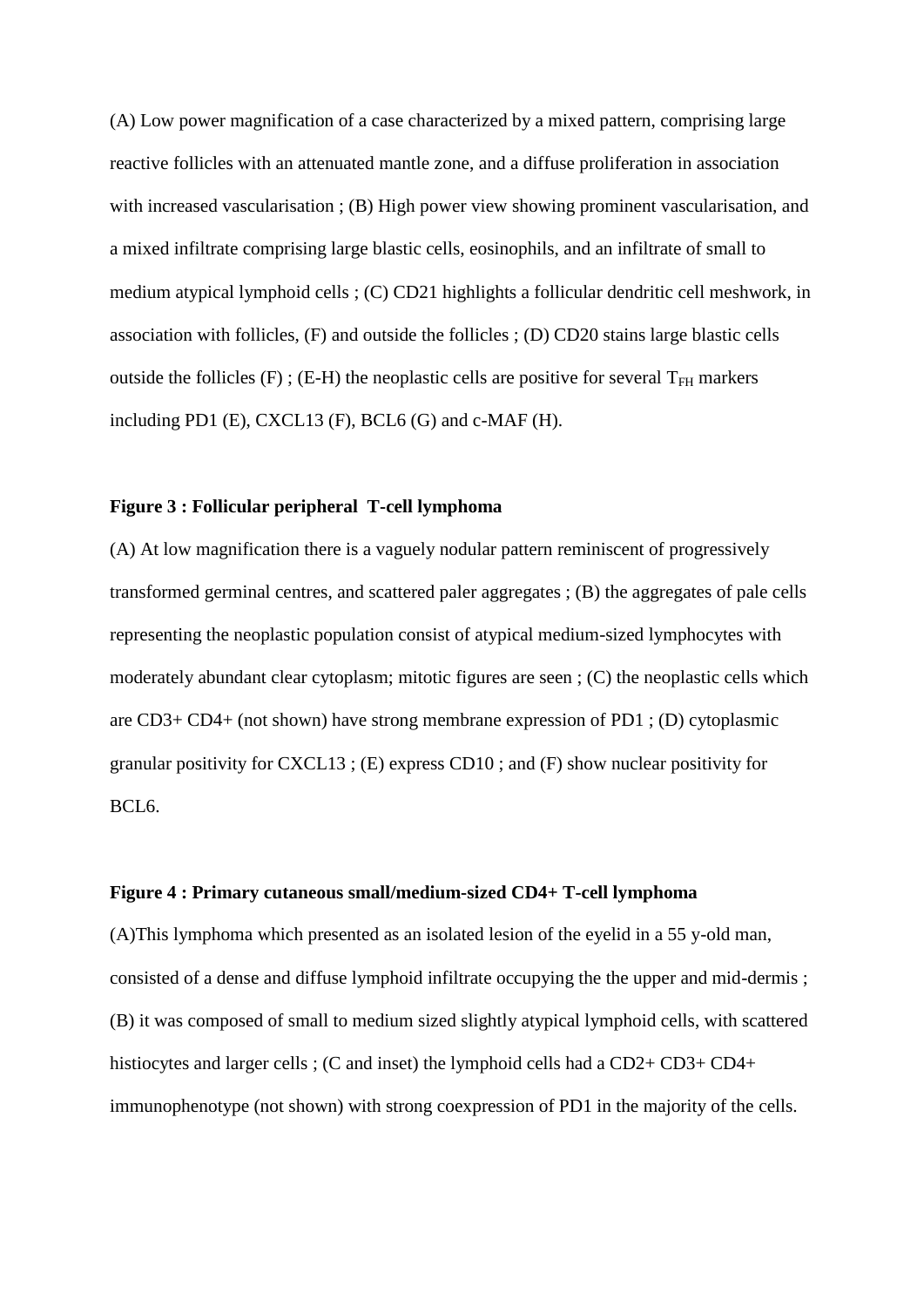# <span id="page-19-0"></span>**Figure 5 : PD1 expression in nodular lymphocyte predominant Hodgkin lymphoma (NLPHL)**

<span id="page-19-2"></span><span id="page-19-1"></span>The classic nodular pattern (A-C) and the diffuse pattern (D-F) of NLPHL are illustrated. PD1 immunostaining is helpful to decorate rosettes of T cells around neoplastic LP cells in both nodular (E) and diffuse (F) areas.

## **VIII. REFERENCES**

- <span id="page-19-5"></span><span id="page-19-3"></span>1. Vinuesa, C.G., et al., Follicular B helper T cells in antibody responses and autoimmunity. Nat Rev Immunol, 2005. **5**(11): p. 853-65.
- 2. Fazilleau, N., et al., Follicular helper T cells: lineage and location. Immunity, 2009. **30**(3): p. 324-35.
- <span id="page-19-6"></span>3. Crotty, S., Follicular Helper CD4 T Cells (T(FH)). Annu Rev Immunol, 2011.
- 4. Chtanova, T., et al., T follicular helper cells express a distinctive transcriptional profile, reflecting their role as non-Th1/Th2 effector cells that provide help for B cells. J Immunol, 2004. **173**(1): p. 68-78.
- <span id="page-19-4"></span>5. Huang, Y., et al., Peripheral T-cell lymphomas with a follicular growth pattern are derived from follicular helper T cells (TFH) and may show overlapping features with angioimmunoblastic T-cell lymphomas. Am J Surg Pathol, 2009. **33**(5): p. 682-90.
- 6. Rodriguez Pinilla, S.M., et al., Primary cutaneous CD4+ small/medium-sized pleomorphic T-cell lymphoma expresses follicular T-cell markers. Am J Surg Pathol, 2009. **33**(1): p. 81-90.
- 7. McHeyzer-Williams, L.J., et al., Follicular helper T cells as cognate regulators of B cell immunity. Curr Opin Immunol, 2009. **21**(3): p. 266-73.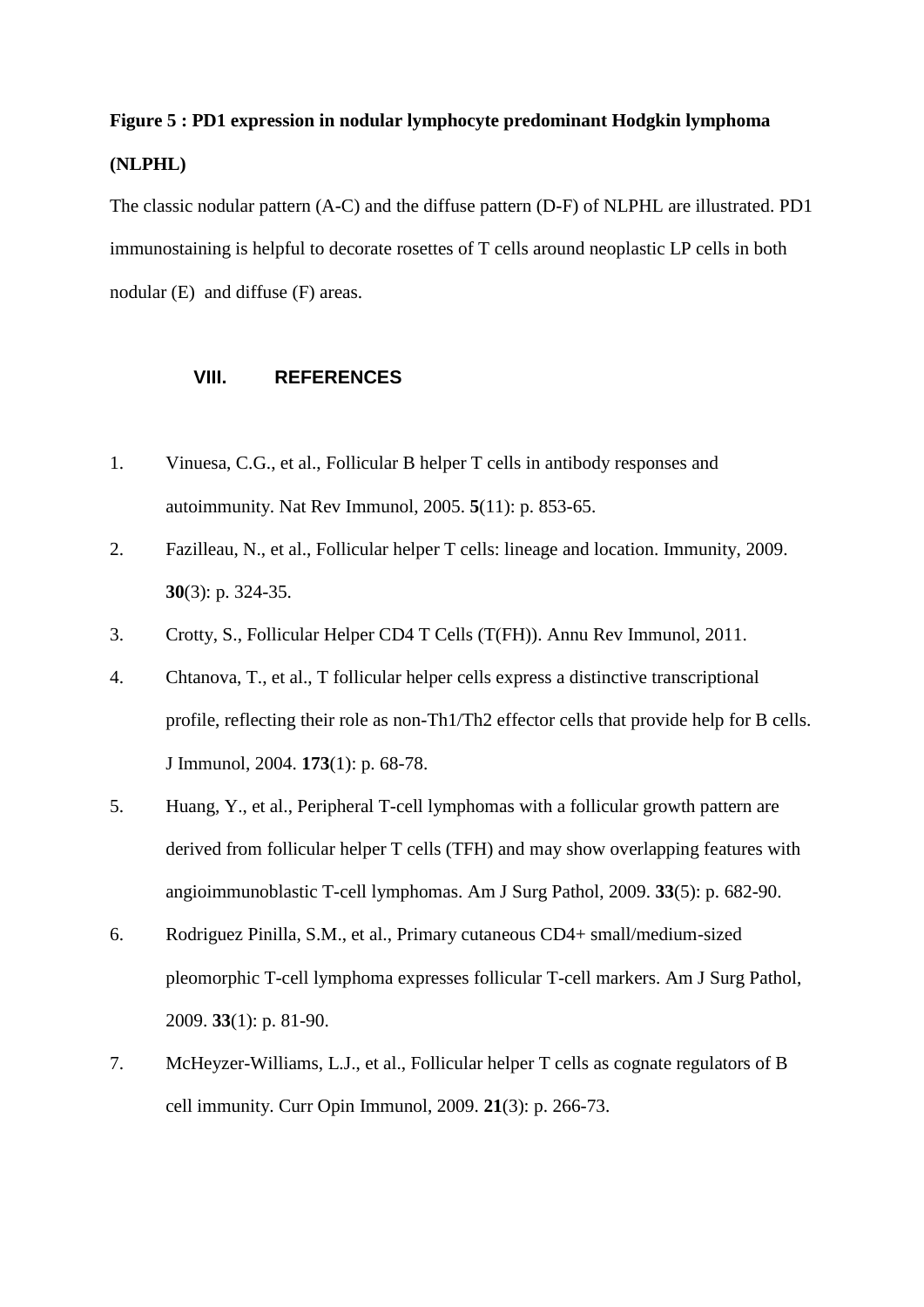- <span id="page-20-6"></span>8. Rolf, J., K. Fairfax, and M. Turner, Signaling pathways in T follicular helper cells. J Immunol, 2010. **184**(12): p. 6563-8.
- <span id="page-20-0"></span>9. Nurieva, R.I., et al., Bcl6 mediates the development of T follicular helper cells. Science, 2009. **325**(5943): p. 1001-5.
- 10. Yu, D. and C.G. Vinuesa, The elusive identity of T follicular helper cells. Trends Immunol, 2010. **31**(10): p. 377-83.
- 11. Dorfman, D.M., et al., Programmed death-1 (PD-1) is a marker of germinal centerassociated T cells and angioimmunoblastic T-cell lymphoma. Am J Surg Pathol, 2006. **30**(7): p. 802-10.
- <span id="page-20-3"></span>12. Krenacs, L., et al., Phenotype of neoplastic cells in angioimmunoblastic T-cell lymphoma is consistent with activated follicular B helper T cells. Blood, 2006. **108**(3): p. 1110-1.
- 13. Roncador, G., et al., Expression of two markers of germinal center T cells (SAP and PD-1) in angioimmunoblastic T-cell lymphoma. Haematologica, 2007. **92**(8): p. 1059- 66.
- <span id="page-20-1"></span>14. Rodriguez-Justo, M., et al., Angioimmunoblastic T-cell lymphoma with hyperplastic germinal centres: a neoplasia with origin in the outer zone of the germinal centre? Clinicopathological and immunohistochemical study of 10 cases with follicular T-cell markers. Mod Pathol, 2009. **22**(6): p. 753-61.
- <span id="page-20-4"></span><span id="page-20-2"></span>15. Yu, H., A. Shahsafaei, and D.M. Dorfman, Germinal-center T-helper-cell markers PD-1 and CXCL13 are both expressed by neoplastic cells in angioimmunoblastic T-cell lymphoma. Am J Clin Pathol, 2009. **131**(1): p. 33-41.
- <span id="page-20-5"></span>16. Marafioti, T., et al., The inducible T-cell co-stimulator molecule is expressed on subsets of T cells and is a new marker of lymphomas of T follicular helper cellderivation. Haematologica, 2010. **95**(3): p. 432-9.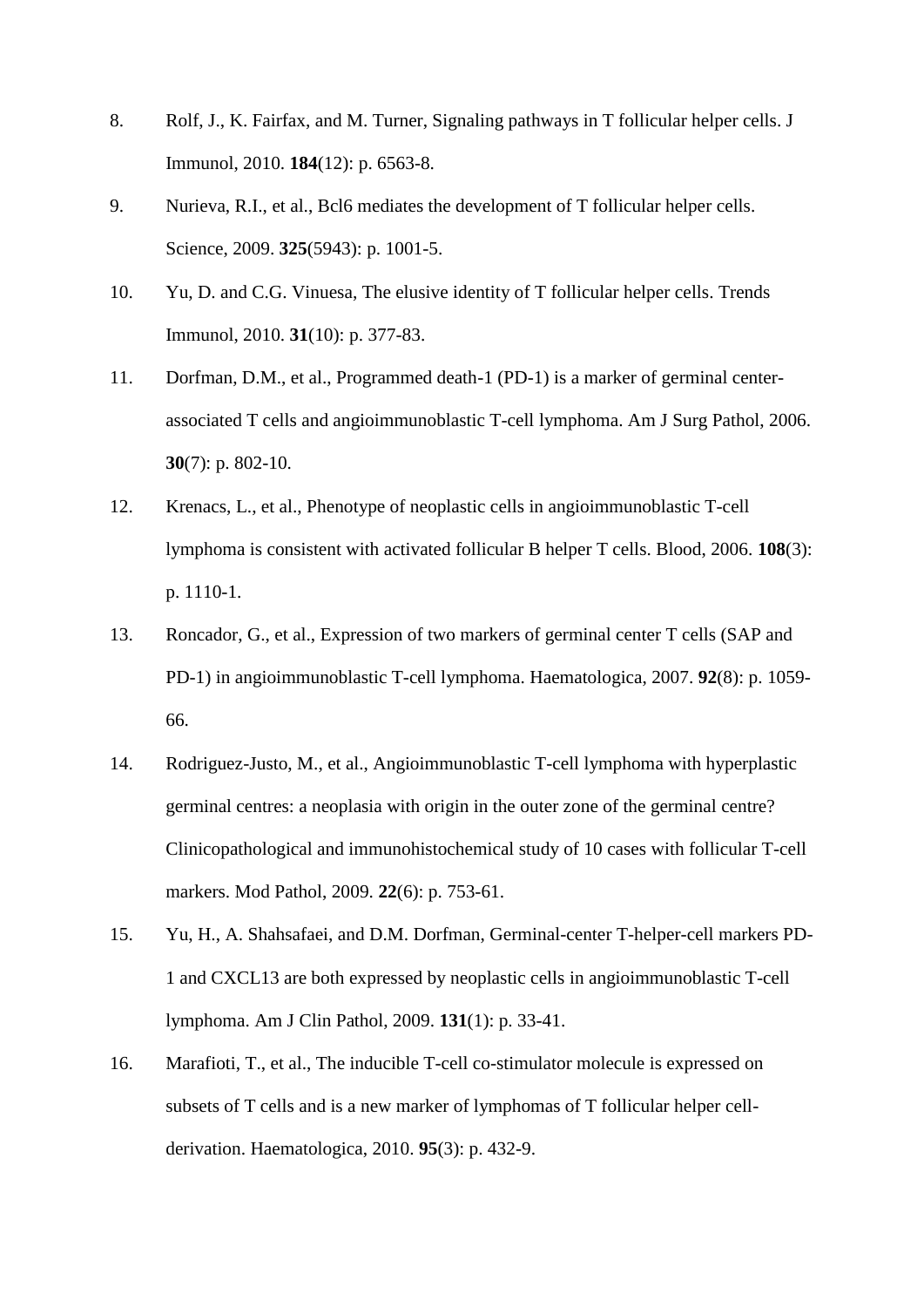- <span id="page-21-8"></span>17. Xerri, L., et al., Programmed death 1 is a marker of angioimmunoblastic T-cell lymphoma and B-cell small lymphocytic lymphoma/chronic lymphocytic leukemia. Hum Pathol, 2008. **39**(7): p. 1050-8.
- <span id="page-21-5"></span><span id="page-21-0"></span>18. Ree, H.J., et al., Bcl-6 expression in reactive follicular hyperplasia, follicular lymphoma, and angioimmunoblastic T-cell lymphoma with hyperplastic germinal centers: heterogeneity of intrafollicular T-cells and their altered distribution in the pathogenesis of angioimmunoblastic T-cell lymphoma. Hum Pathol, 1999. **30**(4): p. 403-11.
- <span id="page-21-6"></span>19. Yuan, C.M., et al., CD10 and BCL6 expression in the diagnosis of angioimmunoblastic T-cell lymphoma: utility of detecting CD10+ T cells by flow cytometry. Hum Pathol, 2005. **36**(7): p. 784-91.
- <span id="page-21-7"></span>20. Natkunam, Y., et al., Characterization of c-Maf transcription factor in normal and neoplastic hematolymphoid tissue and its relevance in plasma cell neoplasia. Am J Clin Pathol, 2009. **132**(3): p. 361-71.
- <span id="page-21-1"></span>21. Rasheed, A.U., et al., Follicular B helper T cell activity is confined to CXCR5(hi)ICOS(hi) CD4 T cells and is independent of CD57 expression. Eur J Immunol, 2006. **36**(7): p. 1892-903.
- <span id="page-21-2"></span>22. Dorfman, D.M. and A. Shahsafaei, CD200 (OX-2 membrane glycoprotein) is expressed by follicular T helper cells and in angioimmunoblastic T-cell lymphoma. Am J Surg Pathol, 2011. **35**(1): p. 76-83.
- <span id="page-21-3"></span>23. Attygalle, A., et al., Neoplastic T cells in angioimmunoblastic T-cell lymphoma express CD10. Blood, 2002. **99**(2): p. 627-33.
- <span id="page-21-4"></span>24. Attygalle, A.D., et al., Histologic evolution of angioimmunoblastic T-cell lymphoma in consecutive biopsies: clinical correlation and insights into natural history and disease progression. Am J Surg Pathol, 2007. **31**(7): p. 1077-88.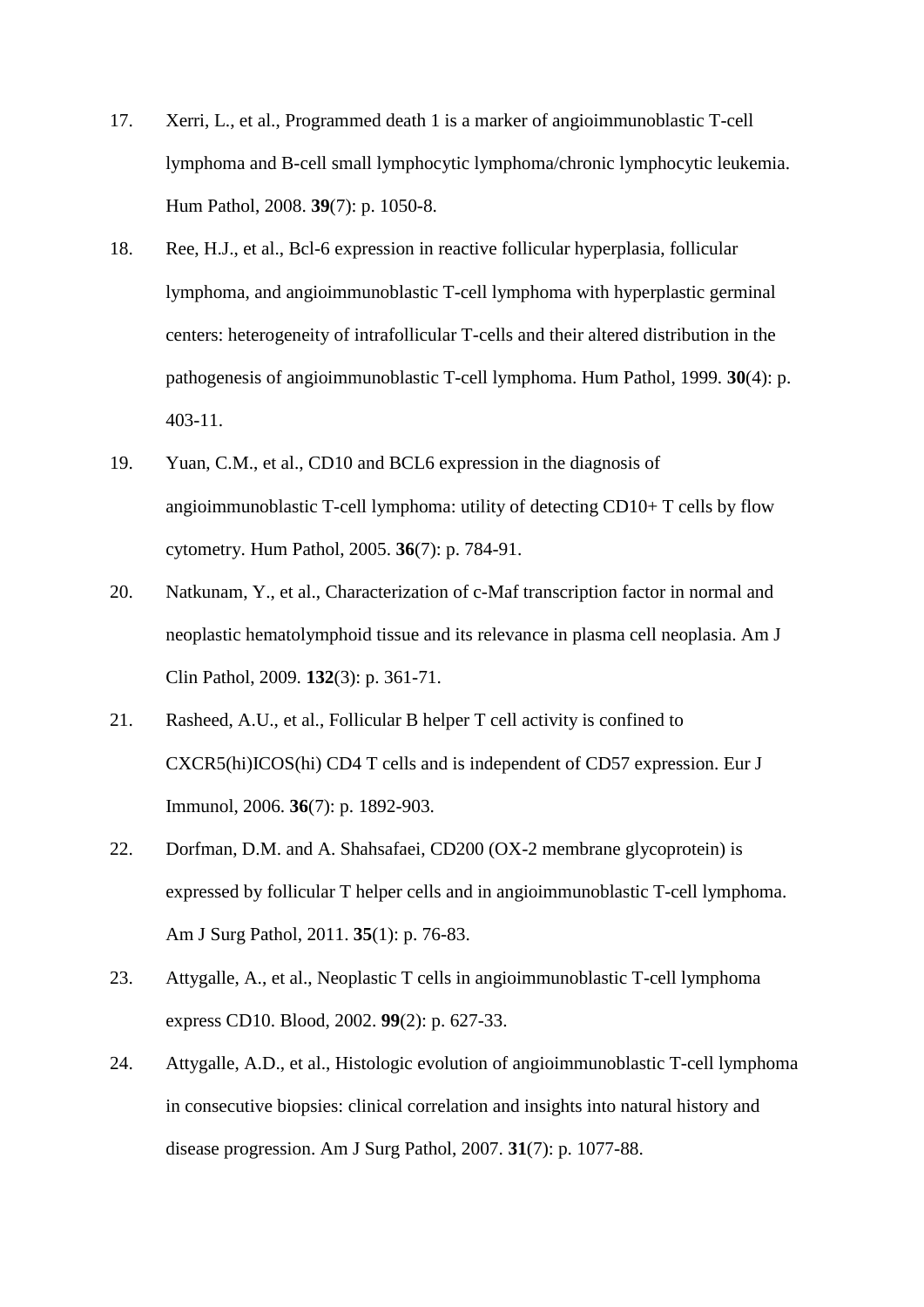- <span id="page-22-6"></span>25. Attygalle, A.D., et al., CD10 expression in extranodal dissemination of angioimmunoblastic T-cell lymphoma. Am J Surg Pathol, 2004. **28**(1): p. 54-61.
- <span id="page-22-7"></span>26. Karube, K., et al., Usefulness of flow cytometry for differential diagnosis of precursor and peripheral T-cell and NK-cell lymphomas: analysis of 490 cases. Pathol Int, 2008. **58**(2): p. 89-97.
- <span id="page-22-0"></span>27. Cook, J.R., F.E. Craig, and S.H. Swerdlow, Benign CD10-positive T cells in reactive lymphoid proliferations and B-cell lymphomas. Mod Pathol, 2003. **16**(9): p. 879-85.
- 28. Stacchini, A., et al., The usefulness of flow cytometric CD10 detection in the differential diagnosis of peripheral T-cell lymphomas. Am J Clin Pathol, 2007. **128**(5): p. 854-64.
- <span id="page-22-1"></span>29. Dupuis, J., et al., Expression of CXCL13 by neoplastic cells in angioimmunoblastic Tcell lymphoma (AITL): a new diagnostic marker providing evidence that AITL derives from follicular helper T cells. Am J Surg Pathol, 2006. **30**(4): p. 490-4.
- <span id="page-22-2"></span>30. Morita, R., et al., Human blood CXCR5(+)CD4(+) T cells are counterparts of T follicular cells and contain specific subsets that differentially support antibody secretion. Immunity, 2011. **34**(1): p. 108-21.
- <span id="page-22-4"></span><span id="page-22-3"></span>31. Marinova, E., S. Han, and B. Zheng, Germinal center helper T cells are dual functional regulatory cells with suppressive activity to conventional CD4+ T cells. J Immunol, 2007. **178**(8): p. 5010-7.
- 32. de Leval, L., C. Gisselbrecht, and P. Gaulard, Advances in the understanding and management of angioimmunoblastic T-cell lymphoma. Br J Haematol, 2010. **148**(5): p. 673-89.
- <span id="page-22-5"></span>33. de Leval, L., et al., The gene expression profile of nodal peripheral T-cell lymphoma demonstrates a molecular link between angioimmunoblastic T-cell lymphoma (AITL) and follicular helper T (TFH) cells. Blood, 2007. **109**(11): p. 4952-63.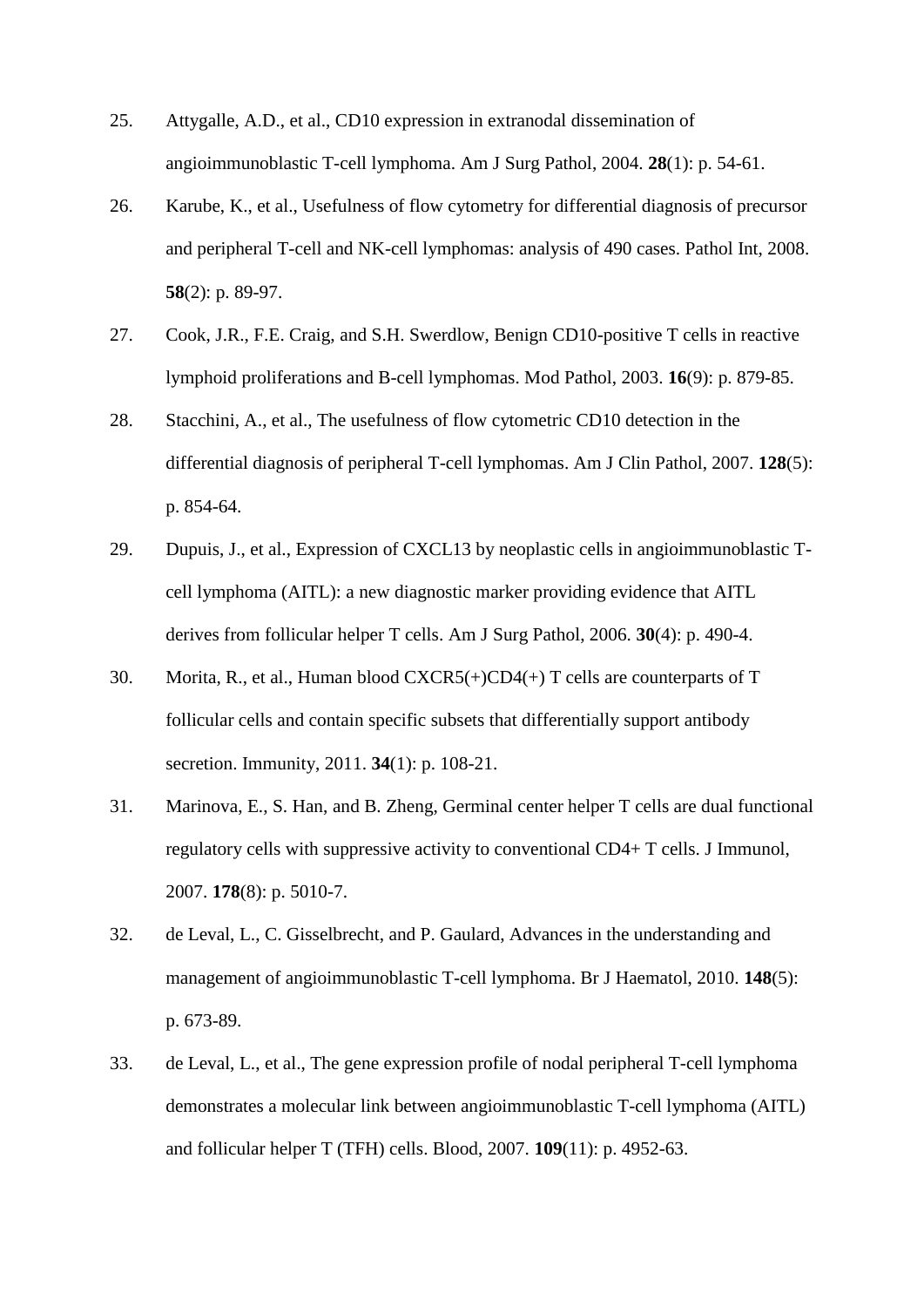- <span id="page-23-0"></span>34. Piccaluga, P.P., et al., Gene expression analysis of angioimmunoblastic lymphoma indicates derivation from T follicular helper cells and vascular endothelial growth factor deregulation. Cancer Res, 2007. **67**(22): p. 10703-10.
- <span id="page-23-1"></span>35. Iqbal, J., et al., Molecular signatures to improve diagnosis in peripheral T-cell lymphoma and prognostication in angioimmunoblastic T-cell lymphoma. Blood, 2010. **115**(5): p. 1026-36.
- <span id="page-23-2"></span>36. Armitage, J., J. Vose, and D. Weisenburger, International peripheral T-cell and natural killer/T-cell lymphoma study: pathology findings and clinical outcomes. J Clin Oncol, 2008. **26**(25): p. 4124-30.
- <span id="page-23-3"></span>37. Rudiger, T., et al., Peripheral T-cell lymphoma (excluding anaplastic large-cell lymphoma): results from the Non-Hodgkin's Lymphoma Classification Project. Ann Oncol, 2002. **13**(1): p. 140-9.
- <span id="page-23-4"></span>38. Mourad, N., et al., Clinical, biologic, and pathologic features in 157 patients with angioimmunoblastic T-cell lymphoma treated within the Groupe d'Etude des Lymphomes de l'Adulte (GELA) trials. Blood, 2008. **111**(9): p. 4463-70.
- <span id="page-23-5"></span>39. Ree, H.J., et al., Angioimmunoblastic lymphoma (AILD-type T-cell lymphoma) with hyperplastic germinal centers. Am J Surg Pathol, 1998. **22**(6): p. 643-55.
- <span id="page-23-6"></span>40. Patsouris, E., H. Noel, and K. Lennert, Angioimmunoblastic lymphadenopathy--type of T-cell lymphoma with a high content of epithelioid cells. Histopathology and comparison with lymphoepithelioid cell lymphoma. Am J Surg Pathol, 1989. **13**(4): p. 262-75.
- <span id="page-23-7"></span>41. Lome-Maldonado, C., et al., Angio-immunoblastic T cell lymphoma (AILD-TL) rich in large B cells and associated with Epstein-Barr virus infection. A different subtype of AILD-TL? Leukemia, 2002. **16**(10): p. 2134-41.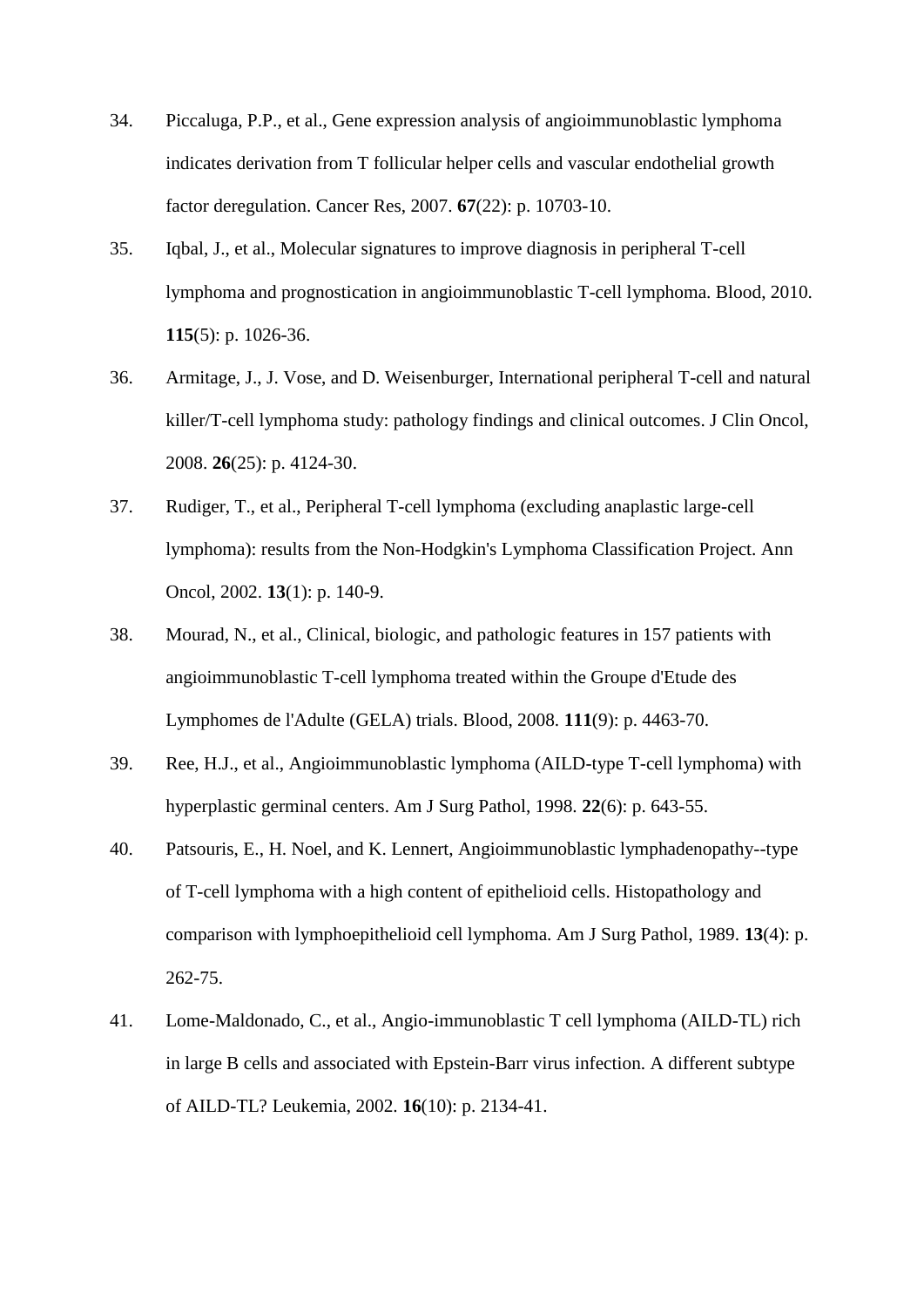- <span id="page-24-0"></span>42. Bruggemann, M., et al., Powerful strategy for polymerase chain reaction-based clonality assessment in T-cell malignancies Report of the BIOMED-2 Concerted Action BHM4 CT98-3936. Leukemia, 2007. **21**(2): p. 215-21.
- <span id="page-24-1"></span>43. Brauninger, A., et al., Survival and clonal expansion of mutating "forbidden" (immunoglobulin receptor-deficient) Epstein-Barr virus-infected B cells in angioimmunoblastic T-cell lymphoma. J Exp Med, 2001. **194**(7): p. 927-40.
- <span id="page-24-2"></span>44. Zettl, A., et al., Epstein-Barr virus-associated B-cell lymphoproliferative disorders in angloimmunoblastic T-cell lymphoma and peripheral T-cell lymphoma, unspecified. Am J Clin Pathol, 2002. **117**(3): p. 368-79.
- <span id="page-24-3"></span>45. Willenbrock, K., A. Brauninger, and M.L. Hansmann, Frequent occurrence of B-cell lymphomas in angioimmunoblastic T-cell lymphoma and proliferation of Epstein-Barr virus-infected cells in early cases. Br J Haematol, 2007. **138**(6): p. 733-9.
- <span id="page-24-5"></span><span id="page-24-4"></span>46. Willenbrock, K., et al., Analysis of T-cell subpopulations in T-cell non-Hodgkin's lymphoma of angioimmunoblastic lymphadenopathy with dysproteinemia type by single target gene amplification of T cell receptor- beta gene rearrangements. Am J Pathol, 2001. **158**(5): p. 1851-7.
- <span id="page-24-6"></span>47. Lee, S.S., et al., Angioimmunoblastic T cell lymphoma is derived from mature Thelper cells with varying expression and loss of detectable CD4. Int J Cancer, 2003. **103**(1): p. 12-20.
- <span id="page-24-7"></span>48. Attygalle, A.D., et al., Distinguishing angioimmunoblastic T-cell lymphoma from peripheral T-cell lymphoma, unspecified, using morphology, immunophenotype and molecular genetics. Histopathology, 2007. **50**(4): p. 498-508.
- <span id="page-24-8"></span>49. Grogg, K.L., et al., Angioimmunoblastic T-cell lymphoma: a neoplasm of germinalcenter T-helper cells? Blood, 2005. **106**(4): p. 1501-2.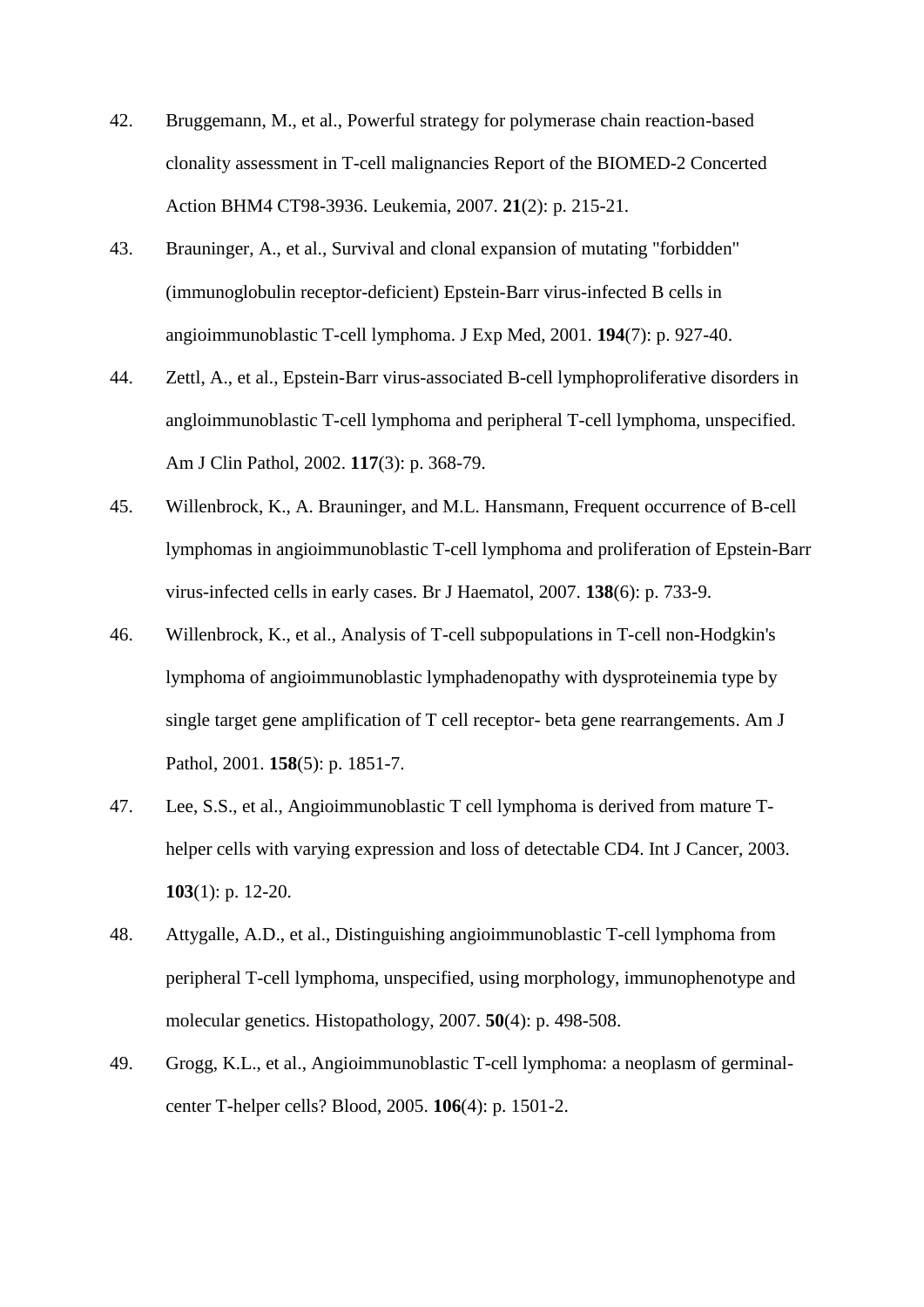- <span id="page-25-0"></span>50. Baseggio, L., et al., Identification of circulating CD10 positive T cells in angioimmunoblastic T-cell lymphoma. Leukemia, 2006. **20**(2): p. 296-303.
- <span id="page-25-1"></span>51. Ortonne, N., et al., Characterization of CXCL13+ neoplastic t cells in cutaneous lesions of angioimmunoblastic T-cell lymphoma (AITL). Am J Surg Pathol, 2007. **31**(7): p. 1068-76.
- <span id="page-25-2"></span>52. Zhao, W.L., et al., Vascular endothelial growth factor-A is expressed both on lymphoma cells and endothelial cells in angioimmunoblastic T-cell lymphoma and related to lymphoma progression. Lab Invest, 2004. **84**(11): p. 1512-9.
- <span id="page-25-3"></span>53. Konstantinou, K., et al., Angiogenic mediators of the angiopoietin system are highly expressed by CD10-positive lymphoma cells in angioimmunoblastic T-cell lymphoma. Br J Haematol, 2009. **144**(5): p. 696-704.
- <span id="page-25-4"></span>54. Tripodo, C., et al., Mast cells and th17 cells contribute to the lymphoma-associated pro-inflammatory microenvironment of angioimmunoblastic T-cell lymphoma. Am J Pathol. **177**(2): p. 792-802.
- <span id="page-25-6"></span><span id="page-25-5"></span>55. Niino, D., et al., Ratio of M2 macrophage expression is closely associated with poor prognosis for Angioimmunoblastic T-cell lymphoma (AITL). Pathol Int, 2010. **60**(4): p. 278-83.
- 56. Bruneau, J., et al., Regulatory T-cell depletion in angioimmunoblastic T-cell lymphoma. Am J Pathol. **177**(2): p. 570-4.
- 57. de Leval, L., et al., Molecular classification of T-cell lymphomas. Crit Rev Oncol Hematol, 2009.
- <span id="page-25-7"></span>58. Dogan, A., A.D. Attygalle, and C. Kyriakou, Angioimmunoblastic T-cell lymphoma. Br J Haematol, 2003. **121**(5): p. 681-91.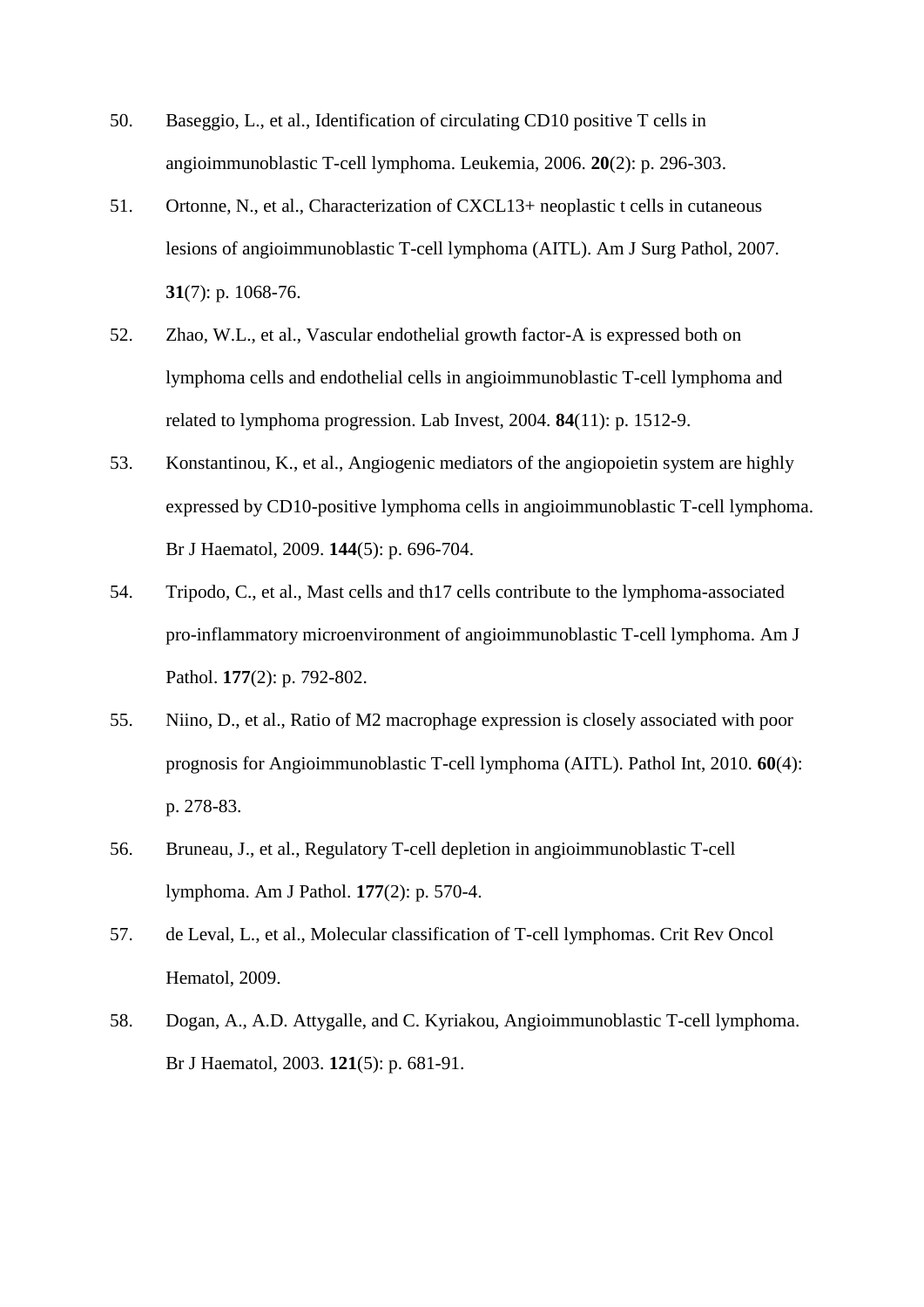- <span id="page-26-0"></span>59. Leich, E., et al., Tissue microarray-based screening for chromosomal breakpoints affecting the T-cell receptor gene loci in mature T-cell lymphomas. J Pathol, 2007. **213**(1): p. 99-105.
- <span id="page-26-1"></span>60. de Leval, L., et al., Peripheral T-cell lymphoma with follicular involvement and a CD4+/bcl-6+ phenotype. Am J Surg Pathol, 2001. **25**(3): p. 395-400.
- <span id="page-26-2"></span>61. Rudiger, T., et al., Peripheral T-cell lymphoma with distinct perifollicular growth pattern: a distinct subtype of T-cell lymphoma? Am J Surg Pathol, 2000. **24**(1): p. 117-22.
- <span id="page-26-3"></span>62. Ikonomou, I.M., et al., Peripheral T-cell lymphoma with involvement of the expanded mantle zone. Virchows Arch, 2006. **449**(1): p. 78-87.
- <span id="page-26-4"></span>63. Bacon, C.M., et al., Peripheral T-cell lymphoma with a follicular growth pattern: derivation from follicular helper T cells and relationship to angioimmunoblastic T-cell lymphoma. Br J Haematol, 2008.
- <span id="page-26-5"></span>64. Streubel, B., et al., Novel t(5;9)(q33;q22) fuses ITK to SYK in unspecified peripheral T-cell lymphoma. Leukemia, 2006. **20**(2): p. 313-8.
- <span id="page-26-6"></span>65. Rigby, S., et al., The lymphoma-associated fusion tyrosine kinase ITK-SYK requires pleckstrin homology domain-mediated membrane localization for activation and cellular transformation. J Biol Chem, 2009. **284**(39): p. 26871-81.
- <span id="page-26-7"></span>66. Pechloff, K., et al., The fusion kinase ITK-SYK mimics a T cell receptor signal and drives oncogenesis in conditional mouse models of peripheral T cell lymphoma. J Exp Med, 2010. **207**(5): p. 1031-44.
- 67. Dierks, C., et al., The ITK-SYK fusion oncogene induces a T-cell lymphoproliferative disease in mice mimicking human disease. Cancer Res, 2010. **70**(15): p. 6193-204.
- <span id="page-26-8"></span>68. Feldman, A.L., et al., Overexpression of Syk tyrosine kinase in peripheral T-cell lymphomas. Leukemia, 2008.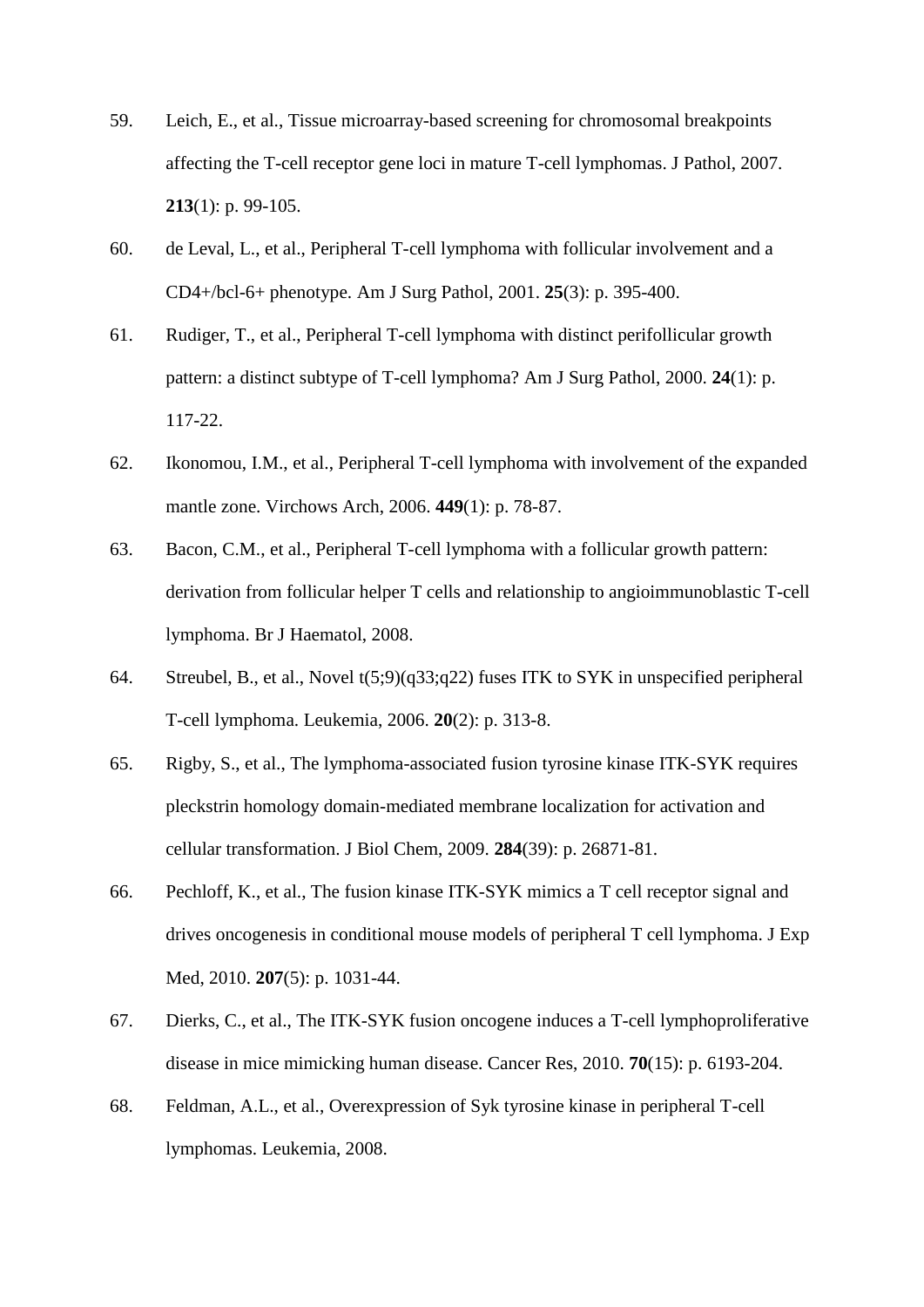- 69. Wilcox, R.A., et al., Inhibition of Syk protein tyrosine kinase induces apoptosis and blocks proliferation in T-cell non-Hodgkin's lymphoma cell lines. Leukemia, 2010. **24**(1): p. 229-32.
- <span id="page-27-1"></span><span id="page-27-0"></span>70. Swerdlow, S., et al., WHO Classification of Tumours of Haematopoietic and Lymphoid Tissues, ed. S. Swerdlow, et al.2008, Lyon: IARC Press.
- <span id="page-27-2"></span>71. Le Tourneau, A., et al., Primary cutaneous follicular variant of peripheral T-cell lymphoma NOS. A report of two cases. Histopathology, 2010. **56**(4): p. 548-51.
- 72. Muenst, S., et al., Increased programmed death-1+ tumor-infiltrating lymphocytes in classical Hodgkin lymphoma substantiate reduced overall survival. Hum Pathol, 2009. **40**(12): p. 1715-22.
- <span id="page-27-4"></span><span id="page-27-3"></span>73. Nguyen, P.L., J.A. Ferry, and N.L. Harris, Progressive transformation of germinal centers and nodular lymphocyte predominance Hodgkin's disease: a comparative immunohistochemical study. Am J Surg Pathol, 1999. **23**(1): p. 27-33.
- <span id="page-27-5"></span>74. Kraus, M.D. and J. Haley, Lymphocyte predominance Hodgkin's disease: the use of bcl-6 and CD57 in diagnosis and differential diagnosis. Am J Surg Pathol, 2000. **24**(8): p. 1068-78.
- 75. Nam-Cha, S.H., et al., PD-1, a follicular T-cell marker useful for recognizing nodular lymphocyte-predominant Hodgkin lymphoma. Am J Surg Pathol, 2008. **32**(8): p. 1252-7.
- 76. Churchill, H.R., et al., Programmed death 1 expression in variant immunoarchitectural patterns of nodular lymphocyte predominant Hodgkin lymphoma: comparison with CD57 and lymphomas in the differential diagnosis. Hum Pathol, 2010. **41**(12): p. 1726-34.
- 77. Quintanilla-Martinez, L., et al., Gray zones around diffuse large B cell lymphoma. Conclusions based on the workshop of the XIV meeting of the European Association